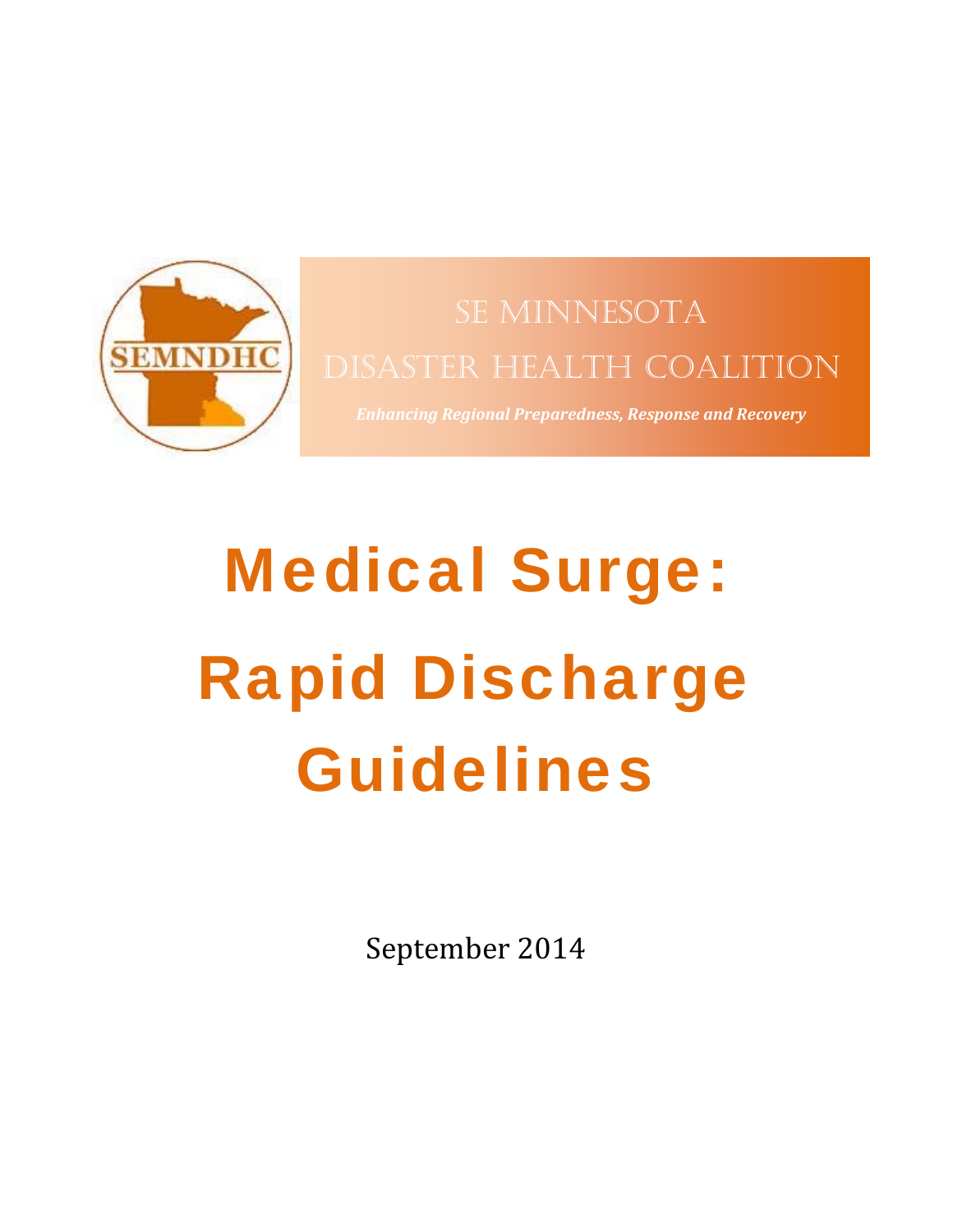### **TABLE OF CONTENTS**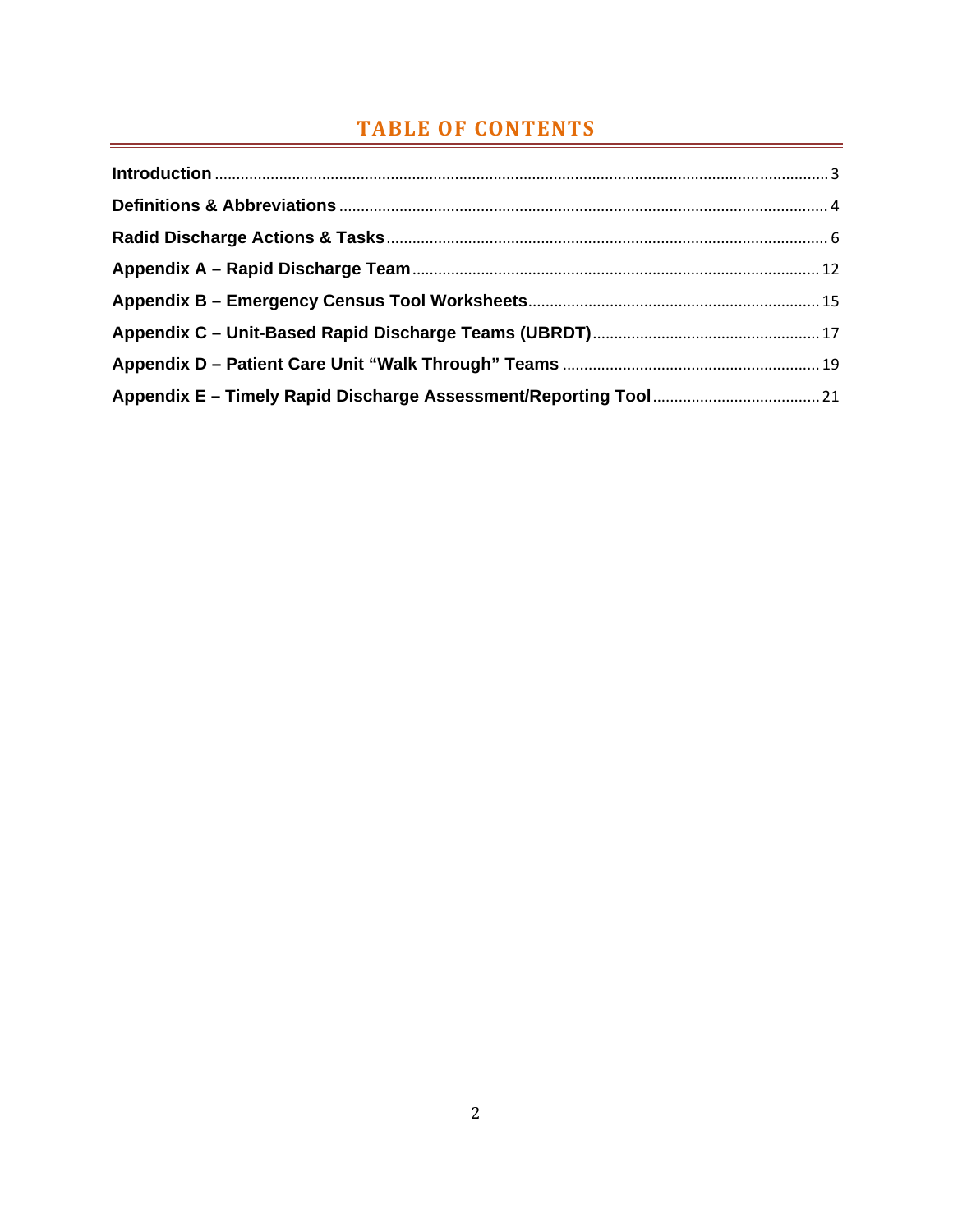#### **INTRODUCTION**

The SEMN Disaster Health Coalition consists of organizations with responsibilities to mitigate the likelihood of a hazard negatively impacting the ability of a healthcare system to provide services and to prepare for, respond to, recover from consequences of a disaster to the healthcare system, the purpose of the SEMN Disaster Health Coalition is to facilitate preparedness to assist communities with building a Health and Medical Services (Emergency Support Function 8/ESF8) Capability to respond to and recover from disasters.

The following groups are represented as part of the SEMN Disaster Health Coalition:

- **Hospitals**
- **Local Public Health**
- **Emergency Management**
- **Emergency Medical Services Regulatory Board (EMSRB)**
- **South East Emergency Medical Services (SE EMS)**
- **Long Term Care Facilities**
- **Specialty Services such as (e.g. dialysis centers, hospice centers, American** Red Cross)
- Volunteer Organizations Active in Disasters (VOAD)

In a mass casualty incident, there will most likely be an immediate demand for additional, available beds. This demand is known as surge, and a hospital's ability to accommodate such an increase in patient volume is often referred to as surge capacity. The two most effective methods for quickly increasing bed capacity are rapid patient discharge and capacity expansion. The former is the subject of this document.

Rapid discharge supports the goal to quickly provide higher-level care to more serious patients during a disaster with no new space, personnel, or equipment. As a region, which is supported by actions at the organization level, the goal is to provide no less than 20% bed availability of staffed operational beds within four hours of onset of a disaster.

The document can be used to assist hospital partners with achieving immediate bed availability/medical surge goals. Information should be integrated within organizational operational documents as applicable.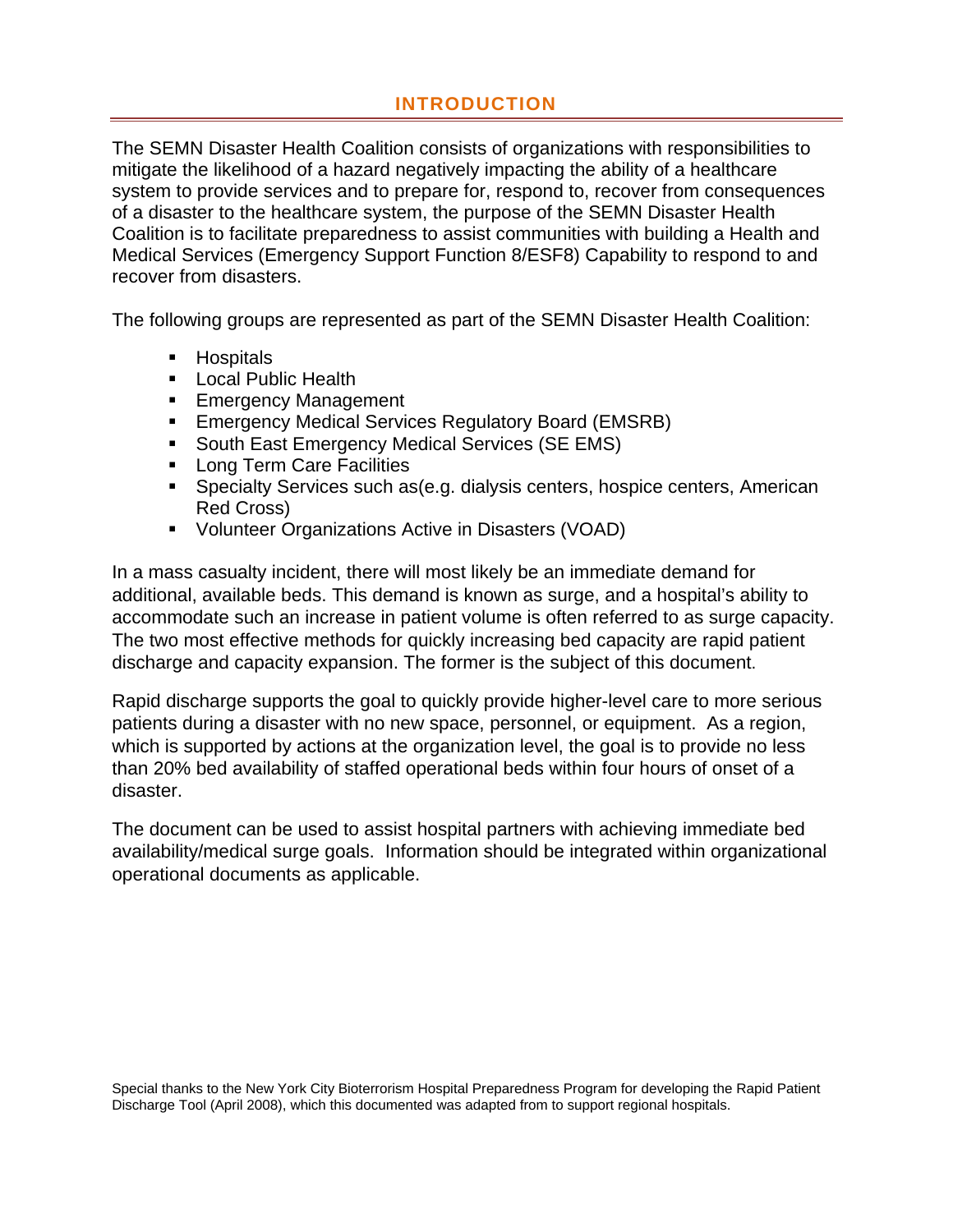#### **Definitions**

**Action:** An action is a set of planning or response activities that leads to a greater number of additional, available staffed beds.

**Attending Physicians** - Doctors with admitting privileges.

**Bed Board** – Tool used to keep track of patients, patient status and bed availability; also used to describe meetings to review patient admission, discharge and transfer activity.

**Bed Tracking Manager (HICS Position) -** Maintains information on the status, location, and availability of all patient beds, including disaster cots and stretchers.

**Bed Tracking System** - A software program used to track patients and initiate such activities as bed turnover and patient discharge.

**Bed Yield Potential:** an experience-based *estimate of how many additional, available beds will result from taking an action*. A simple "high-medium-low" scale is used to quickly convey each action's potential in yielding beds:

- HIGH: increase in bed surge capacity up to 35% of current bed inventory (i.e., total number of additional, available beds)
- MED: increase in bed surge capacity up to 20% of current bed inventory
- LOW: increase in bed surge capacity up to 10% of current bed inventory

**Emergency Census Tool -** A census-capture form used during emergencies to profile vacant beds, potential and definite discharges, and transfer activity on all patient care units.

**Estimated Time Required:** The approximate time for completing an Action's steps and activities.

**Holds** - Patients in the Emergency Department who are awaiting staffed beds.

**Hospitalists** - Physicians employed by hospitals.

**House Staff -** Physicians (residents and chief residents) who are in a residency program.

**Length of Stay** - Patient stay duration (usually calculated in number of days from time of admission to time of discharge).

**Patient Tracking Manager (HICS)** - Monitor and document the location of patients at all times within the hospital's patient care system, and track the destination of all patients departing the facility.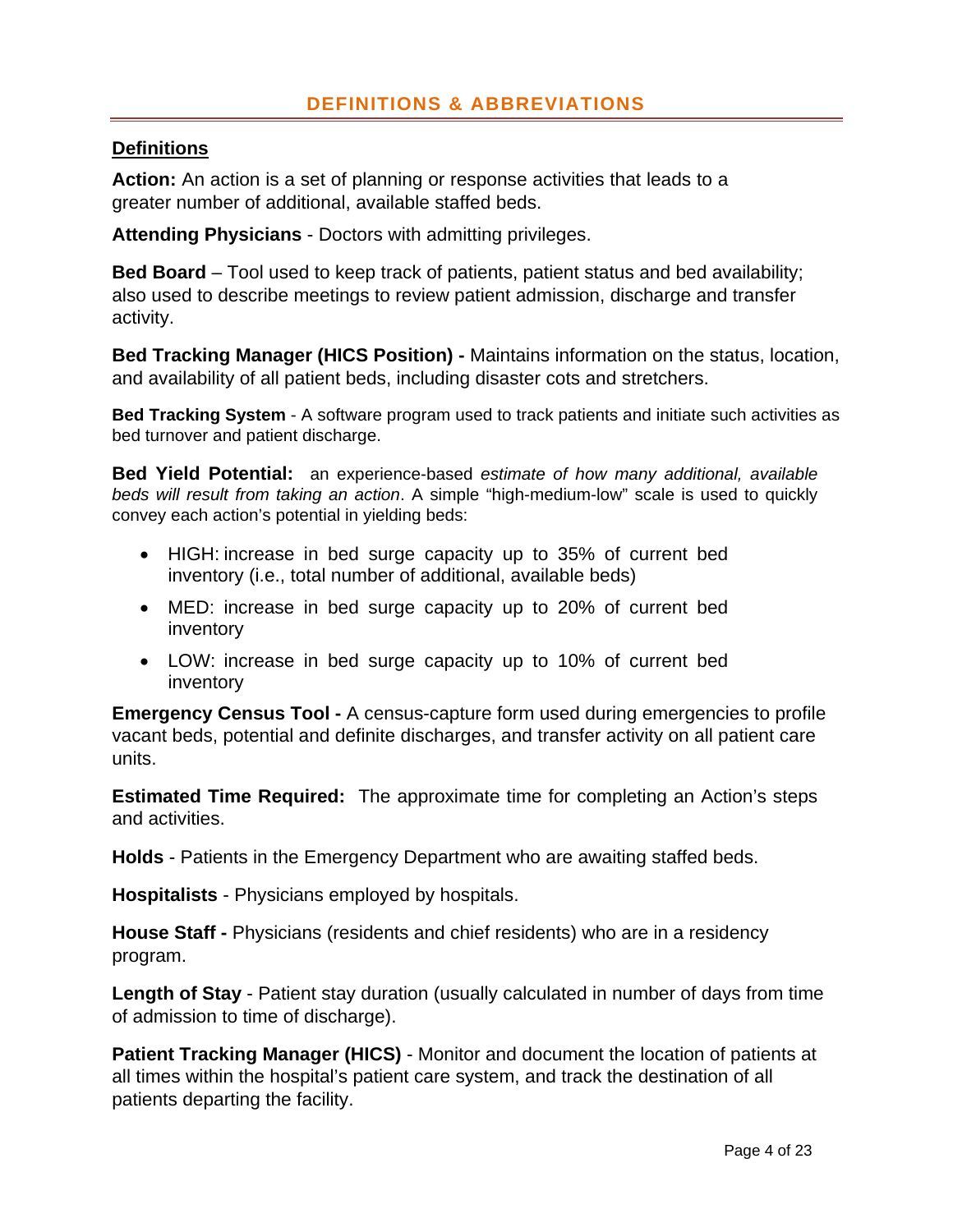**Outcome:** The result(s) of a team's conducting an Action's steps and activities.

**Rollover Capacity** - Closed unit beds that can be made available for inpatient use within a short period of time (i.e., one shift).

**Step:** Activities outlined within an *Action* that are intended to achieve one or more outcome(s).

**Bed Management Committee** - A group of clinical and administrative bed management experts who are charged with organizing and directing activities related to inpatient admissions, discharges and transfers.

#### **Abbreviations**

- **ADT** Admission, Discharge, and Transfer
- **BMC** Bed Management Committee
- **CARD** Cardiology
- **CCU**  Critical Care Unit
- **HICS** Hospital Incident Command System
- **ICU**  Intensive Care Unit
- **ISO** Isolation
- **MED** Medicine
- **MICU** Medical Intensive Care Unit
- **PACU** Post Anesthesia Care Unit
- **PCU** Patient Care Unit
- **PEDS**  Pediatrics
- **PICU** Pediatric Intensive Care Unit
- **SURG**  Surgery/Surgical
- **UBRPDT** Unit Based Rapid Patient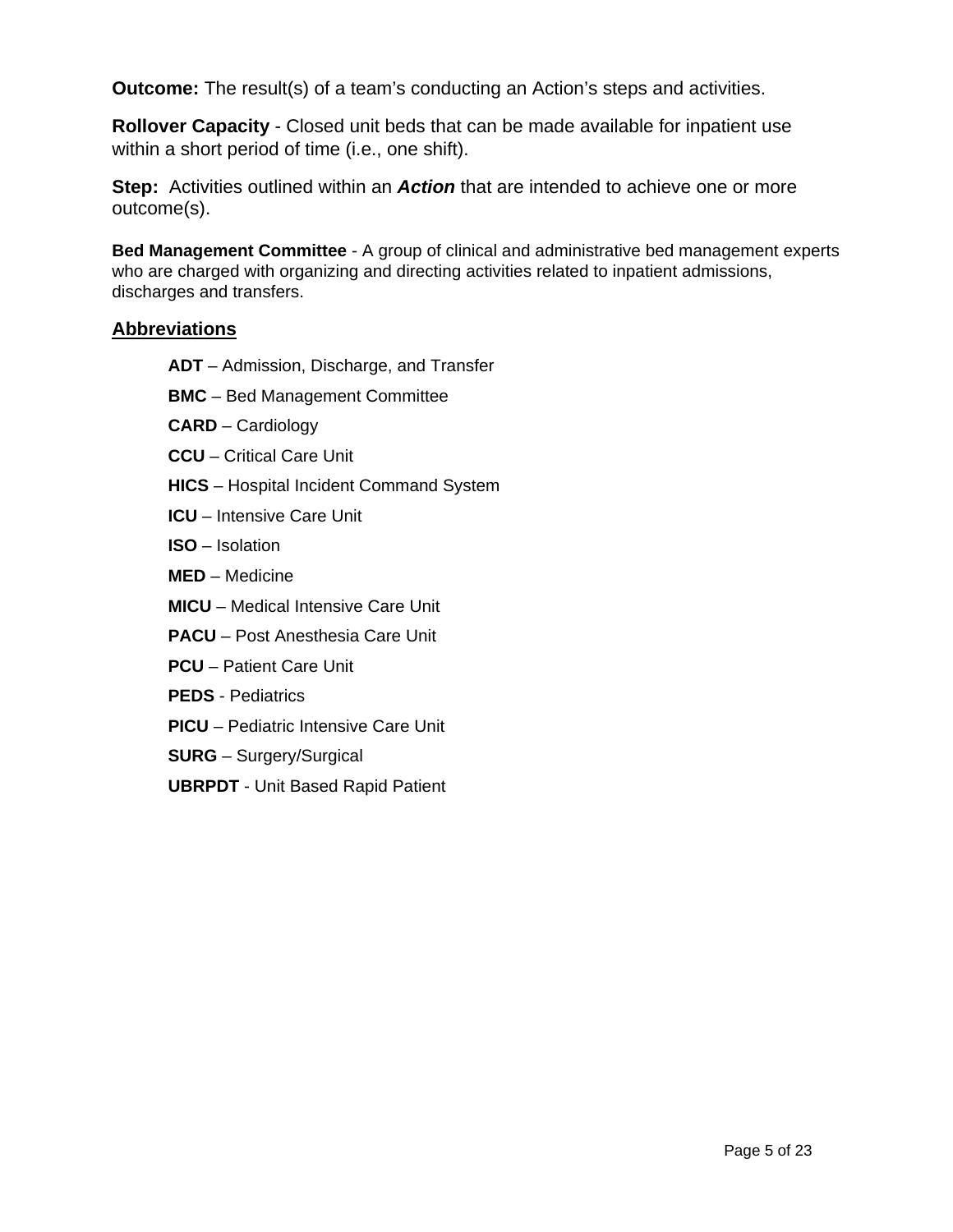#### **RADID DISCHARGE ACTIONS & TASKS**

Every day, SEMN hospitals routinely discharge from 20 to 70% of hospital patients. As such, the goal of providing for 20% staffed operational beds is readily achieved on a typical day with little non-routine actions and tasks. With additional actions, even more patients may be available for discharge. Clinically stable patients with few parenteral medications may be appropriate for early discharge. Strategies to expedite discharge:

- Discharge holding lounge
- Convert private rooms to double rooms
- Reopen closed areas
- Utilize hallways
- Convert patient areas to critical care areas
- Temporary external structures for patient holding
- "Flat space" (e.g. lobbies, waiting rooms, hallways) can open 10% operating bed capacity

Staffing is likely to be the key restriction on the number of patients that facilities can accommodate. Hospitals might consider the following to support staffing needs to achieve staff operational bed goals:

- Protocols for revision of staff work hours
- Callback of off-duty personnel
- Use of non-clinical staff
- Local Medical Reserve Corps
- Untraditional patient care providers (e.g. family members, nonprofessional personnel such as city employees)
- Surge plans for home care agencies and clinics
- Fewer, larger staffed off-site facilities will benefit from economies of scale

Appendices A through E are designed to assist hospitals in preparing for and responding to unexpected increases in patient volume during the immediate phase of a disaster by providing them with clearly defined activities organized around a Rapid Discharge Team or HICS. These activities include:

Forming a Rapid Discharge Team or HICS Patient Flow Branch (or equivalent)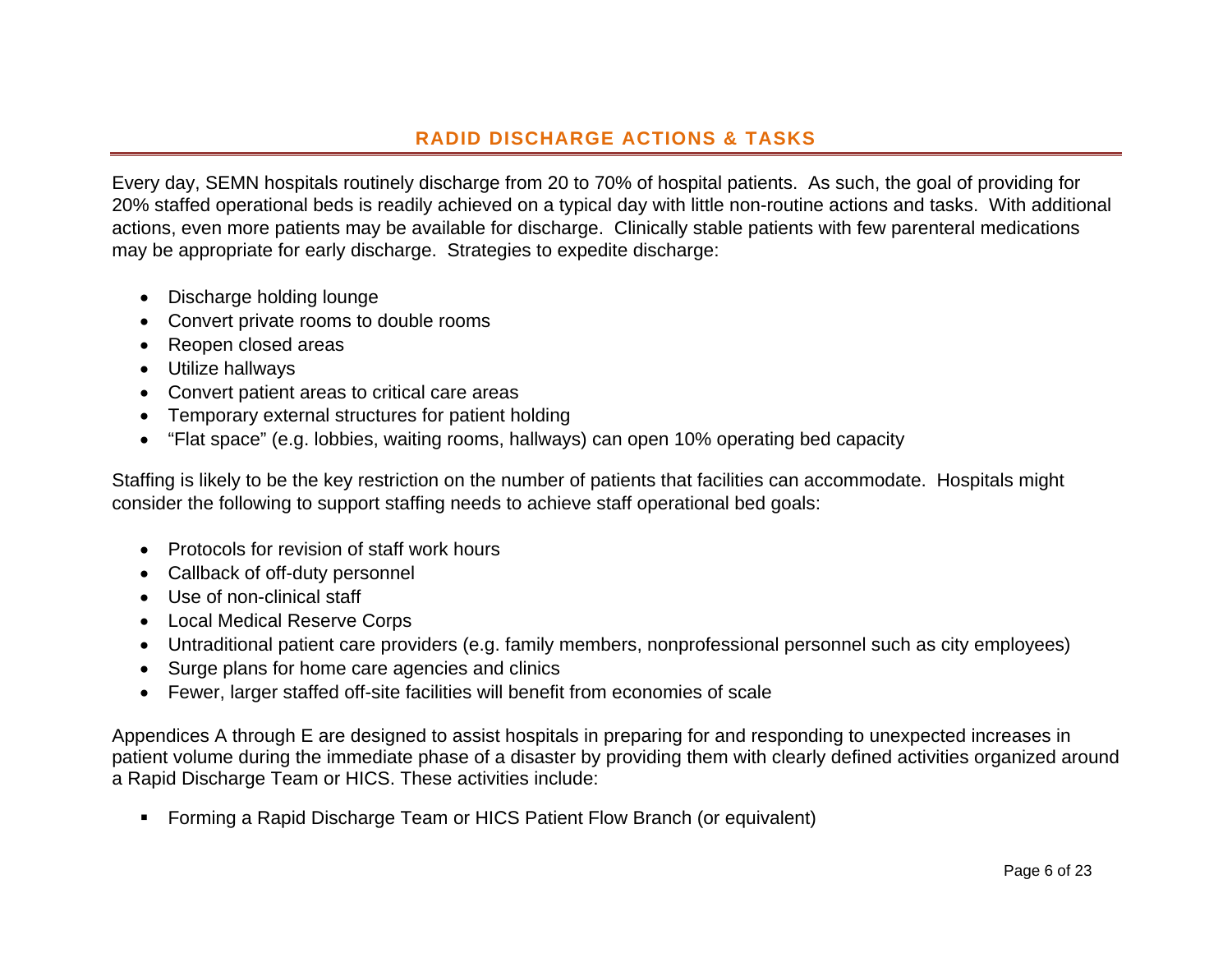- **Using an Emergency Census Monitoring Tool**
- Organizing Unit-Based Rapid Patient Discharge Teams (or equivalent)
- **Increasing Physician Support and Involvement in Rapid Patient Discharging**
- Assembling Patient Care Unit Walk-Through Teams (or equivalent)
- **Considering Barriers to Patient Discharge**

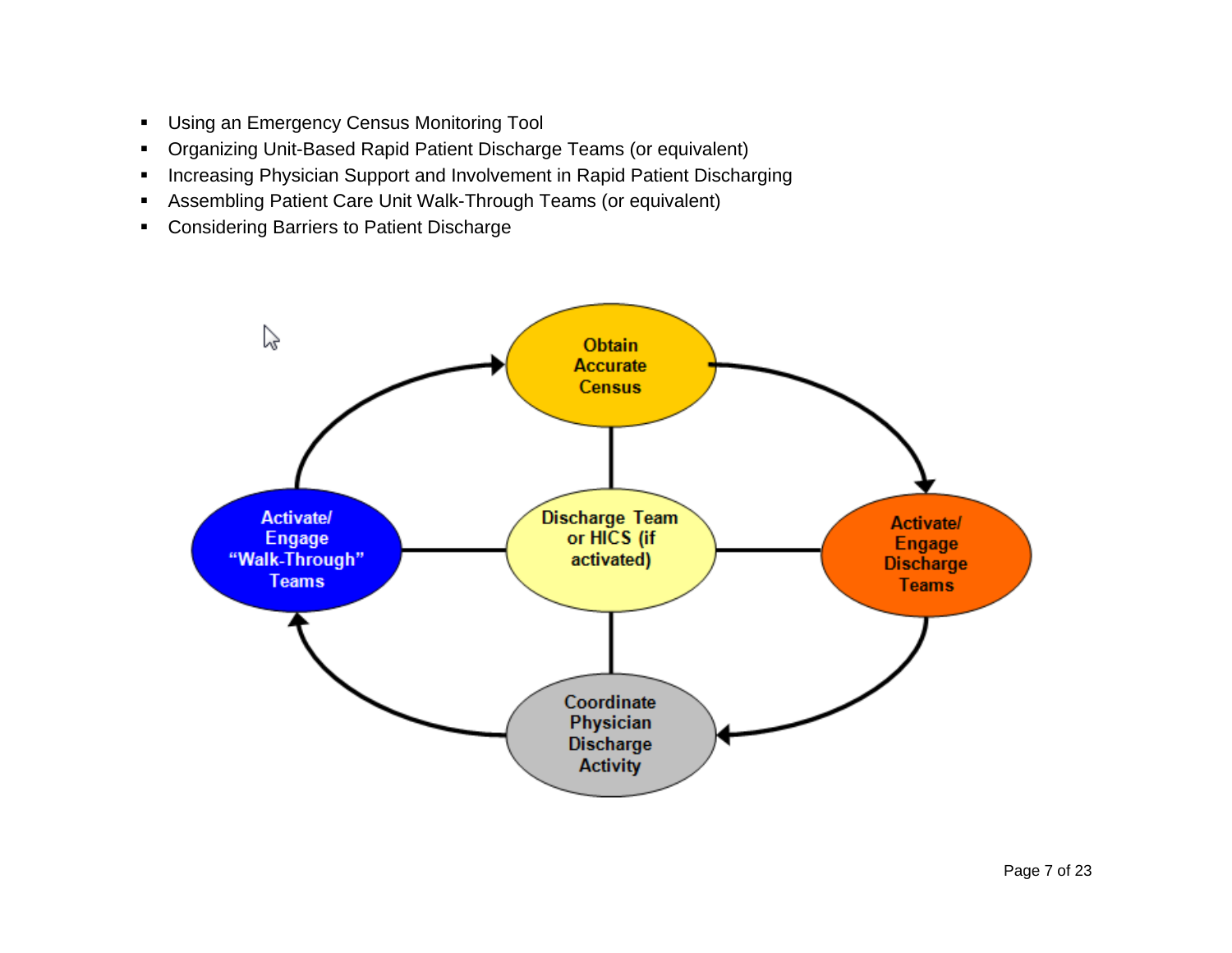| <b>Action</b>                                                                                                                                                                                                                                                                                                                                                                                                                                                    | Step(s)                                                                                                                                                                                                                                                                   | <b>Outcome(s)</b>                                                                                                                                                                                                                                    | <b>Estimated</b><br><b>Time</b><br><b>Required</b> | <b>Bed</b><br><b>Yield</b><br><b>Potential</b> |
|------------------------------------------------------------------------------------------------------------------------------------------------------------------------------------------------------------------------------------------------------------------------------------------------------------------------------------------------------------------------------------------------------------------------------------------------------------------|---------------------------------------------------------------------------------------------------------------------------------------------------------------------------------------------------------------------------------------------------------------------------|------------------------------------------------------------------------------------------------------------------------------------------------------------------------------------------------------------------------------------------------------|----------------------------------------------------|------------------------------------------------|
| <b>Assemble Rapid</b><br>$\Box$<br><b>Discharge Team/HICS</b><br><b>Patient Flow Branch.</b><br>A core group of clinical and<br>administrative bed<br>management experts. The<br>team is charged with<br>organizing and directing<br>activities related to inpatient<br>admissions, discharges and<br>transfers in accordance with<br>hospital policies and<br>procedures.<br><b>Rapid Discharge</b><br><b>Team/HICS</b><br><b>Patient Flow</b><br><b>Branch</b> | <b>Notify Rapid Discharge</b><br>$\Box$<br>Team members (may occur<br>through HICS activation<br>process) immediately and<br>then again at beginning of<br>each shift or as directed by<br>HICS.<br>Include appropriate<br>□<br>representatives See<br><b>Appendix A.</b> | Rapid Discharge<br>✧<br><b>Team/HICS will initiate</b><br>and monitor all rapid<br>patient discharge<br>activity.                                                                                                                                    | 1-2 Hours<br>x3 times/day                          | N/A                                            |
| <b>Obtain accurate census</b><br>0<br>of all Patient Care Units<br>and identify patients for<br>discharge.<br>The Emergency Census Tool<br>will profile vacant beds and<br>discharge potential on all<br>patient care units; it may also<br>include Additional Beds in<br><b>Non-Traditional Clinical</b><br>Space, Isolation Capacity,                                                                                                                          | □ Capture data at Rapid<br>Discharge Team/HICS<br><b>Patient Flow Branch</b><br>meetings using Emergency<br>Census Tools. Ongoing,<br>maintain and update tool<br>with changes affecting bed<br>capacity.<br>See Appendix B.                                              | Provides snapshot of<br>✧<br>current census.<br>$\Diamond$ Details impending<br>admission, discharge<br>and transfer (ADT)<br>activity.<br>$\Diamond$ Allows management to<br>quickly convey<br>information/ instructions<br>to PCU representatives. | 1-2 Hours<br>x3 times/ day                         | <b>HIGH</b>                                    |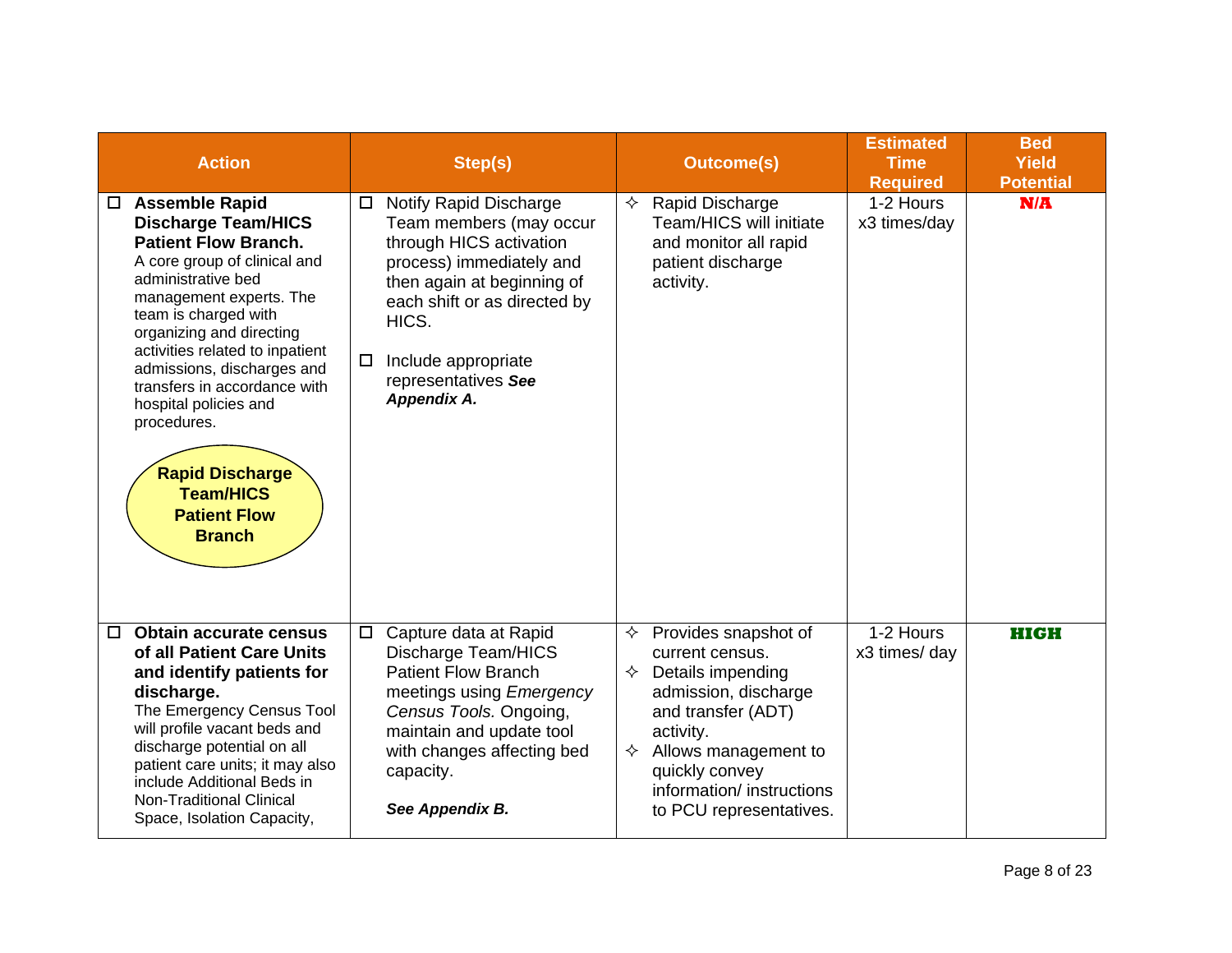| <b>Action</b>                                                                                                                                                                                                                                                                                                                                 | Step(s)                                                                                                                                                                                                                                                                                           | <b>Outcome(s)</b>                                                                                                                                                                                                                                                                                                                                                                                                              | <b>Estimated</b><br><b>Time</b><br><b>Required</b> | <b>Bed</b><br><b>Yield</b><br><b>Potential</b> |
|-----------------------------------------------------------------------------------------------------------------------------------------------------------------------------------------------------------------------------------------------------------------------------------------------------------------------------------------------|---------------------------------------------------------------------------------------------------------------------------------------------------------------------------------------------------------------------------------------------------------------------------------------------------|--------------------------------------------------------------------------------------------------------------------------------------------------------------------------------------------------------------------------------------------------------------------------------------------------------------------------------------------------------------------------------------------------------------------------------|----------------------------------------------------|------------------------------------------------|
| and Rollover Capacity.<br><b>Obtain</b><br><b>Accurate</b><br><b>Census</b>                                                                                                                                                                                                                                                                   | Continually update electronic<br>$\Box$<br>or manual Bed Tracking<br>System.                                                                                                                                                                                                                      | Provides data for<br>✧<br>MNTrac/HAvBED<br>submission.<br>$\Diamond$ Up-to-date tool will<br>assure that data can be<br>compiled quickly and<br>accurately.<br>Updates data reported<br>✧<br>to Rapid Discharge<br>Team/HICS.<br>Captures information<br>✧<br>not reported at Rapid<br>Discharge Team/HICS<br>meetings.<br><b>Expedites bed turnover</b><br>by alerting<br><b>Environmental Services</b><br>to discharge beds. | 1-2 Hours<br>x3 times/ day                         | MED to<br>HIGH                                 |
| <b>Activate Unit-Based</b><br>0<br><b>Rapid Patient Discharge</b><br>Teams.<br>A unit-based team of clinical<br>professionals whose primary<br>goal is to assure that<br>discharge policies and<br>procedures are applied to all<br>patients timely, preferably<br>using a discharge planning<br>tool such as an Intend to<br>Discharge Form. | Unit-based teams assess<br>$\Box$<br>patients and make<br>appropriate, safe discharge<br>referrals, preferably using a<br>standardized discharge<br>planning tool, such as an<br>Intend to Discharge form.<br>Teams identify and resolve<br>$\Box$<br>barriers to discharging. See<br>Appendix C. | Form will communicate<br>✧<br>progress in discharge<br>process to all team<br>members (i.e., a<br>checklist that leads to<br>discharge when<br>complete).<br>Once barriers are<br>✧<br>identified, team will take<br>actions to remove them.                                                                                                                                                                                   | (up to)<br>1 Hour<br>$\frac{1}{2}$ Hour +          | <b>HIGH</b><br><b>MED</b>                      |
|                                                                                                                                                                                                                                                                                                                                               | Teams communicate with<br>□                                                                                                                                                                                                                                                                       | Timely physician<br>✧                                                                                                                                                                                                                                                                                                                                                                                                          | 1 Hour $+$                                         | <b>HIGH</b>                                    |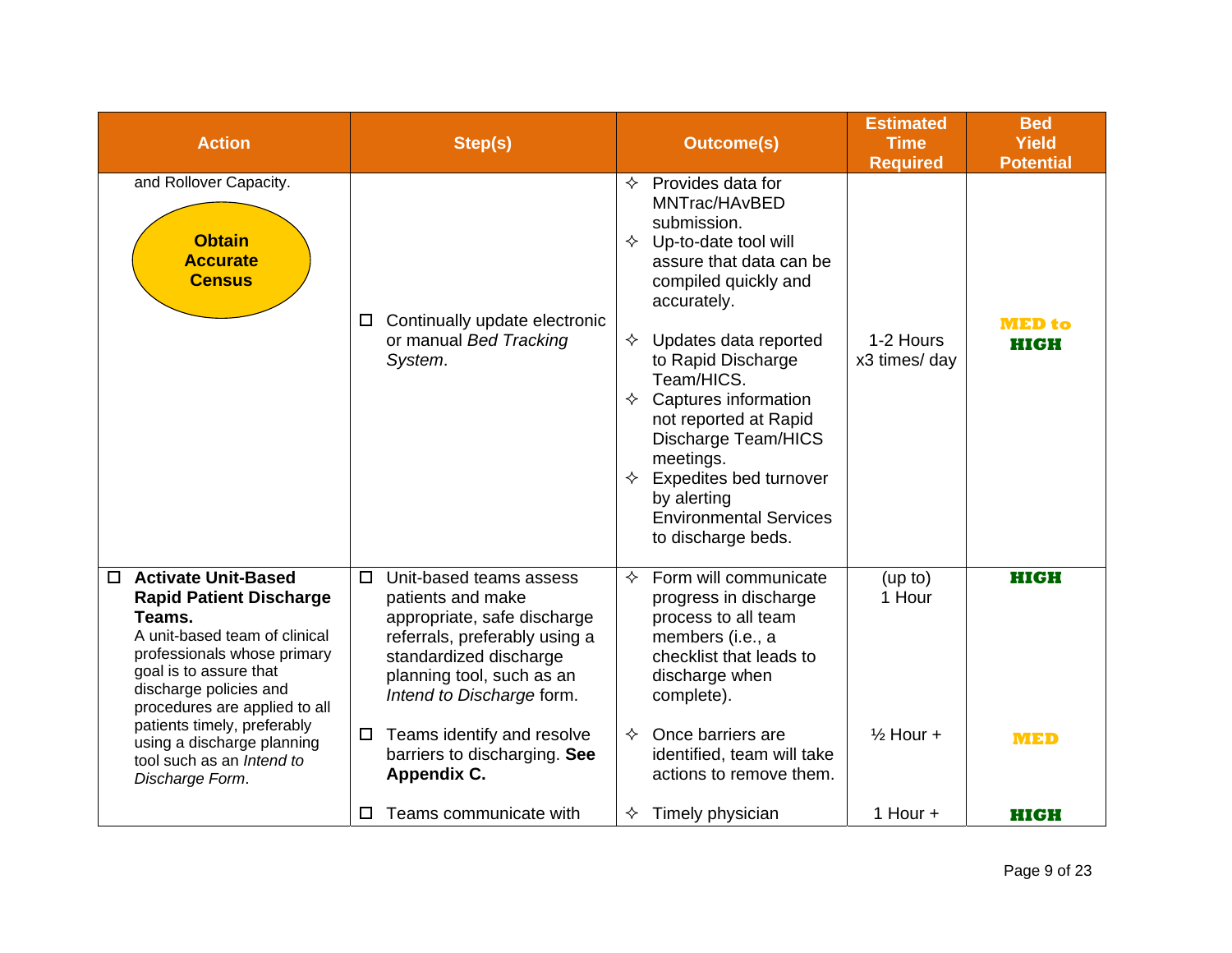| <b>Action</b>                                                                                                                                                                                                                                        | Step(s)                                                                                                                                                                                                                                                      | <b>Outcome(s)</b>                                                                                                                                                         | <b>Estimated</b><br><b>Time</b><br><b>Required</b> | <b>Bed</b><br><b>Yield</b><br><b>Potential</b> |
|------------------------------------------------------------------------------------------------------------------------------------------------------------------------------------------------------------------------------------------------------|--------------------------------------------------------------------------------------------------------------------------------------------------------------------------------------------------------------------------------------------------------------|---------------------------------------------------------------------------------------------------------------------------------------------------------------------------|----------------------------------------------------|------------------------------------------------|
| <b>Activate/</b><br><b>Engage</b><br><b>Discharge</b><br><b>Teams</b>                                                                                                                                                                                | service and/or private<br>attendings to expedite<br>discharges.<br>Teams report results to the<br>$\Box$<br>Rapid Discharge<br>Team/HICS.                                                                                                                    | cooperation will greatly<br>assist discharging.<br>Information will be used<br>✧<br>to assign beds to<br>incoming patients.                                               | $\frac{1}{2}$ Hour                                 | N/A                                            |
| Engage physicians in the<br>$\Box$<br>rapid patient discharge<br>process.                                                                                                                                                                            | Increase physician support<br>$\Box$<br>of and involvement in rapid<br>patient discharging                                                                                                                                                                   | Physician involvement<br>✧<br>will help to eliminate<br>barriers to patient<br>discharge, and result in                                                                   | 1-2 Hours                                          | <b>MED</b> to<br><b>HIGH</b>                   |
| <b>Coordinate</b><br><b>Physician</b><br><b>Discharge</b>                                                                                                                                                                                            | Access house staff through<br>$\Box$<br>Medicine/ Surgery<br>Leadership.                                                                                                                                                                                     | a more timely delivery of<br>available, staffed beds.                                                                                                                     | $\frac{1}{2}$ Hour                                 | <b>MED to</b><br><b>HIGH</b>                   |
| <b>Activity</b>                                                                                                                                                                                                                                      | Access hospitalists through<br>$\Box$<br>Department of Medicine.                                                                                                                                                                                             |                                                                                                                                                                           | $\frac{1}{2}$ Hour                                 | <b>MED</b>                                     |
|                                                                                                                                                                                                                                                      | Access/utilize attending<br>$\Box$<br>physicians through<br>Medicine/Surgery<br>Leadership.                                                                                                                                                                  |                                                                                                                                                                           | 1 Hour $+$                                         | <b>HIGH</b>                                    |
| <b>Activate small "walk-</b><br>$\Box$<br>through" teams to<br>capture unreported<br>discharges and vacant<br>beds on all patient care<br>units.<br>Patient status changes<br>occurring in-between<br>team/HICS meetings may<br>go unreported. Small | Rapid Discharge Team/HICS<br>$\Box$<br>assigns small teams<br>comprised of admitting<br>managers/ staff to walk<br>through PCUs in-between<br>Rapid Discharge Team/HICS<br>sessions and conduct<br>patient-by-patient bed status<br>reviews. See Appendix D. | Capture unreported<br>$\blacksquare$<br>discharges.<br>Reconciliation of unit<br>$\blacksquare$<br>bed census against<br><b>Emergency Census</b><br>Tool. See Appendix B. | (up to)<br>1 Hour                                  | <b>LOW</b> to<br><b>MED</b>                    |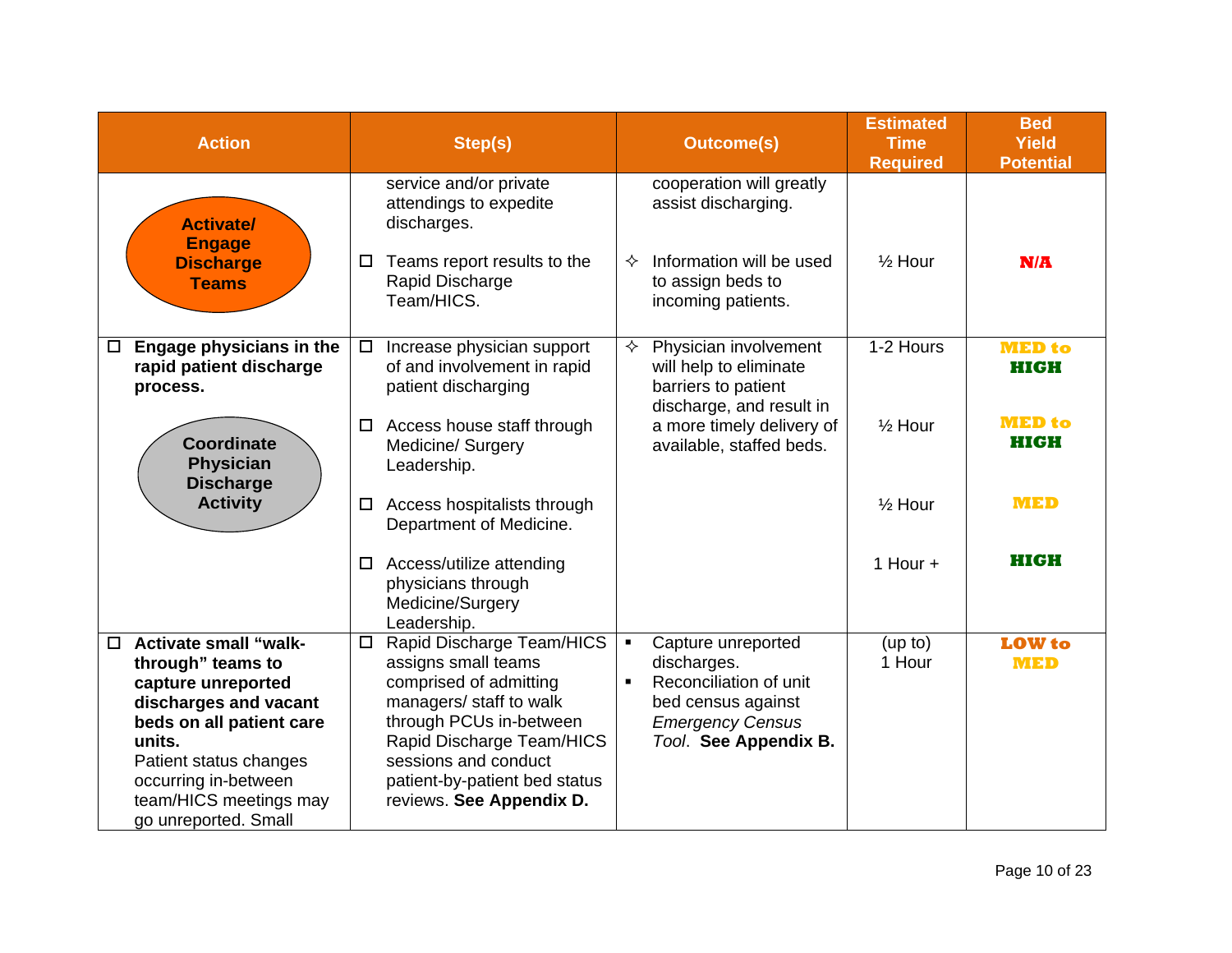| <b>Action</b>                                                                                                                                | Step(s)                                                                                                                                 | <b>Outcome(s)</b>                                                                                                    | <b>Estimated</b><br><b>Time</b><br><b>Required</b> | <b>Bed</b><br><b>Yield</b><br><b>Potential</b> |
|----------------------------------------------------------------------------------------------------------------------------------------------|-----------------------------------------------------------------------------------------------------------------------------------------|----------------------------------------------------------------------------------------------------------------------|----------------------------------------------------|------------------------------------------------|
| teams of Admitting<br>representatives walk<br>through patient care units<br>noting empty beds and<br>confirming patient<br>discharge status. | Repeat walk-throughs at<br>□<br>least once during each shift,<br>preferably in-between Rapid<br><b>Discharge Team/HICS</b><br>meetings. | Capture unreported<br>✧<br>discharges.<br>Increased monitoring<br>✧<br>yields better overall<br>discharging results. | (up to)<br>1 Hour                                  | <b>LOW</b> to<br><b>MED</b>                    |
| <b>Activate/</b><br><b>Engage</b><br>"Walk-Through"<br><b>Teams</b>                                                                          | Teams report results to the<br>□<br>Rapid Discharge<br>Team/HICS.                                                                       |                                                                                                                      | $\frac{1}{2}$ Hour                                 | N/A                                            |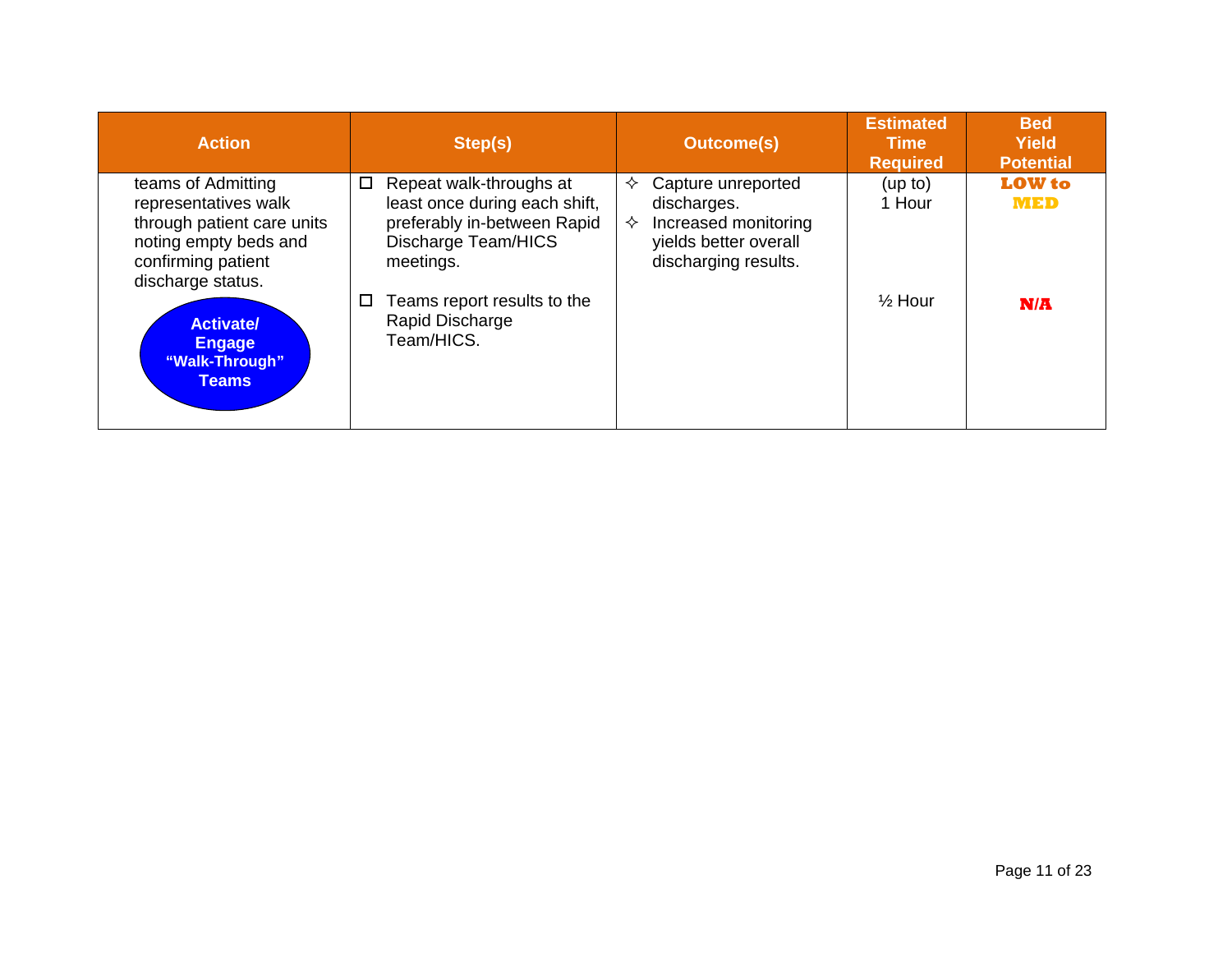#### **LEADERSHIP**

Leadership of the Rapid Discharge Team should be assigned to one of the core team members, preferably the most senior Admitting or Nursing representative – or both.

#### **TEAM COMPOSITION**

Because much of the planning and response activity relating to rapid patient discharge and capacity expansion will need to be directed by individuals who are expert in these areas, it is suggested that the Rapid Discharge Team be comprised of a core group of senior level individuals from the following departments:

- Administration **Medicine Medicine**
- Admitting **Contract Contract Contract Contract Contract Contract Contract Contract Contract Contract Contract Contract Contract Contract Contract Contract Contract Contract Contract Contract Contract Contract Contract Co**
- 
- Emergency Medicine **Social Work**
- Environmental Services **Surgery Surgery**
- 
- 
- Bed Tracking Manager (HICS) Patient Tracking Manager (HICS)
	-
	-

Other departments can be called upon as necessary; these may include, but are not limited to:

- Dietary / Food Services **Constant Properties** Patient Transport
- Facilities / Engineering **Construction** Pediatrics
- Infection Control **Canadian Control Pharmacy**
- Information Services **Contains a Container Container Container** Radiology
- 
- Materials Management  **Safety**
- 
- Patient Accounts/Finance Union
- 
- 
- 
- 
- Laboratory **Care Access 120 and 120 and 120 and 120 and 120 and 120 and 120 and 120 and 120 and 120 and 120 and 120 and 120 and 120 and 120 and 120 and 120 and 120 and 120 and 120 and 120 and 120 and 120 and 120 and 120** 
	-
- Mental Health **Telecommunications** 
	-

Alternatively, a HICS Patient Flow Branch (within an Operations or Medical Operations Section) should consist of the following functions:

• Admitting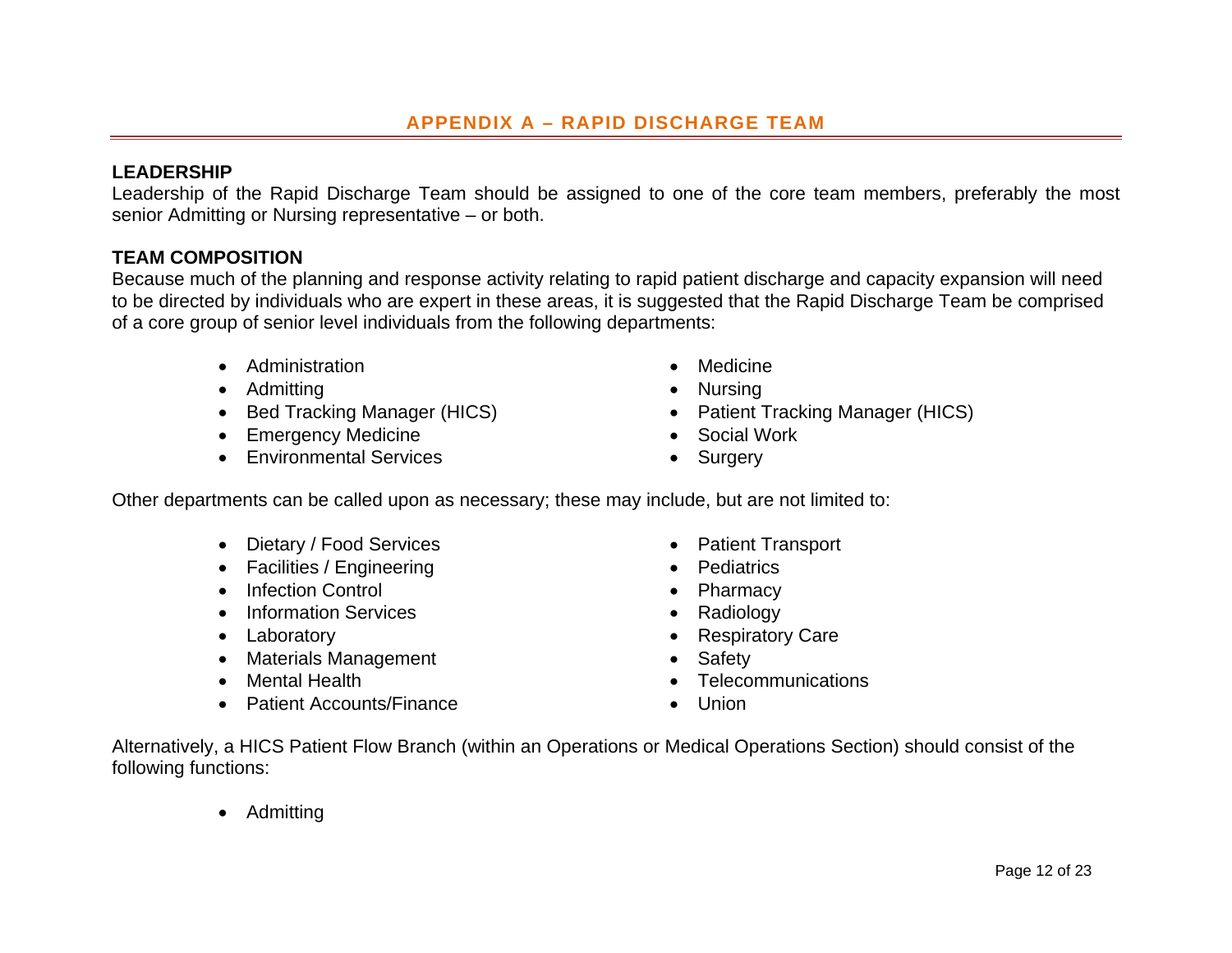- Branch Director
- Bed Management
- Discharge Services/Case Management/Social Services
- Emergency Department
- Patient Family Assistance Services
- Patient Transportation

#### **PURPOSE**

The Rapid Discharge Team, or if activated HICS, will have primary responsibility for planning and implementing those activities that will yield the greatest number of additional, available inpatient beds.

#### **REPORTING**

In a mass casualty incident that requires rapid discharge of patients as a method for creating surge capacity, Hospital Incident Command System (HICS) activation is assumed. Therefore, reporting of patient census and beds data will be routed to the Hospital Emergency Operations Center/Coordination Center. This information might also be requested by the SEMN Healthcare Multi-Agency Coordination Center.

#### **INSTRUCTIONS**

Use the form on the next page to list the team members. Be certain to list HICS roles (where applicable), and to consider (and document) how the actions outlined in the Rapid Patient Discharge Tool will be coordinated/engaged off-hours (evening, night, weekend). It is recommended that a separate form be used for each of these shifts. The form will need to be kept up-to-date, with copies routinely placed in the Hospital Emergency Operations Center/Coordination Center and other key locations.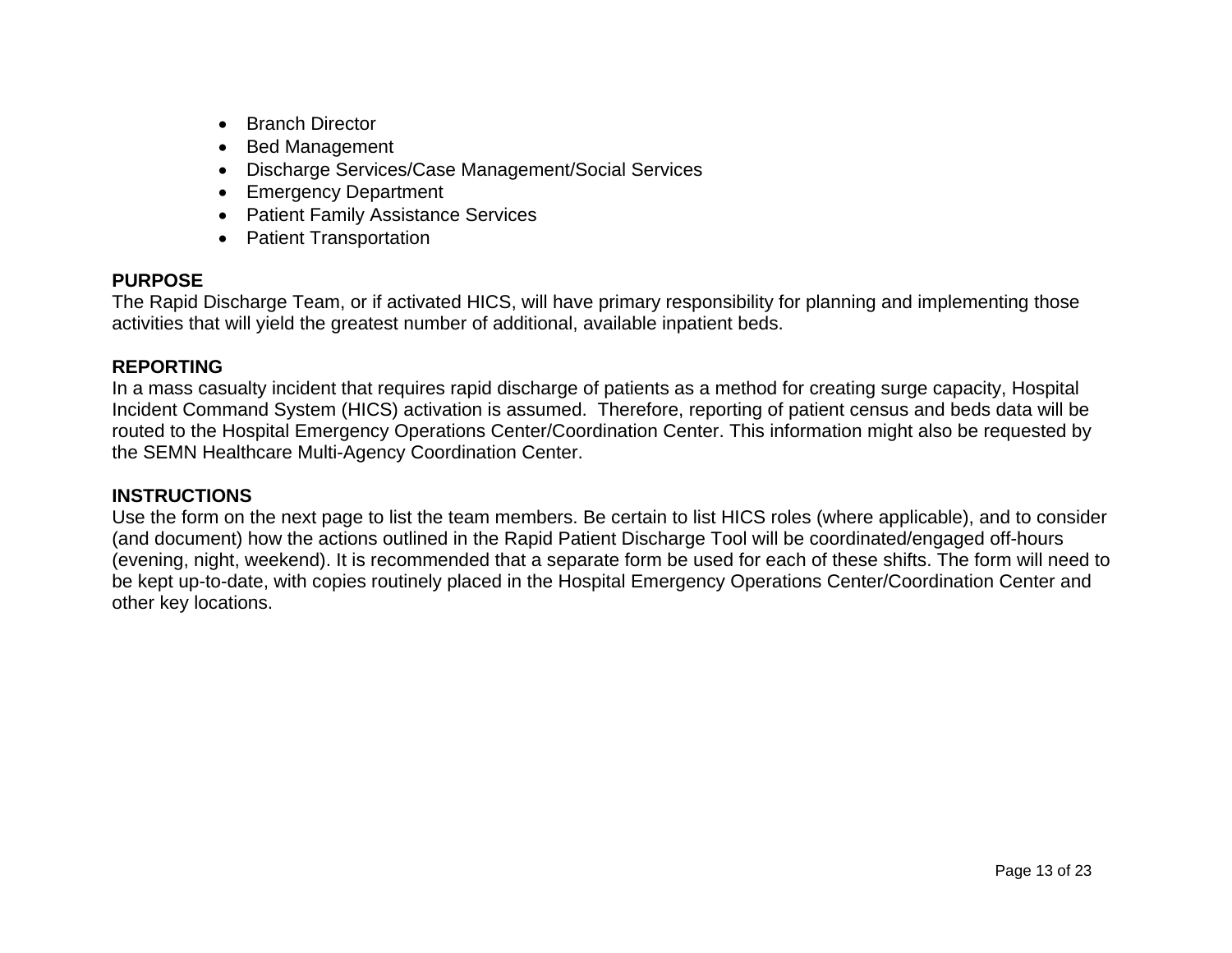|             | Rapid Discharge Team Roster |                                      |              |                            |  |  |  |  |  |
|-------------|-----------------------------|--------------------------------------|--------------|----------------------------|--|--|--|--|--|
| <b>Name</b> | <b>Title/Department</b>     | <b>HICS Title</b><br>(if applicable) | <b>Shift</b> | <b>Contact Information</b> |  |  |  |  |  |
|             |                             |                                      |              |                            |  |  |  |  |  |
|             |                             |                                      |              |                            |  |  |  |  |  |
|             |                             |                                      |              |                            |  |  |  |  |  |
|             |                             |                                      |              |                            |  |  |  |  |  |
|             |                             |                                      |              |                            |  |  |  |  |  |
|             |                             |                                      |              |                            |  |  |  |  |  |
|             |                             |                                      |              |                            |  |  |  |  |  |
|             |                             |                                      |              |                            |  |  |  |  |  |
|             |                             |                                      |              |                            |  |  |  |  |  |
|             |                             |                                      |              |                            |  |  |  |  |  |
|             |                             |                                      |              |                            |  |  |  |  |  |
|             |                             |                                      |              |                            |  |  |  |  |  |
|             |                             |                                      |              |                            |  |  |  |  |  |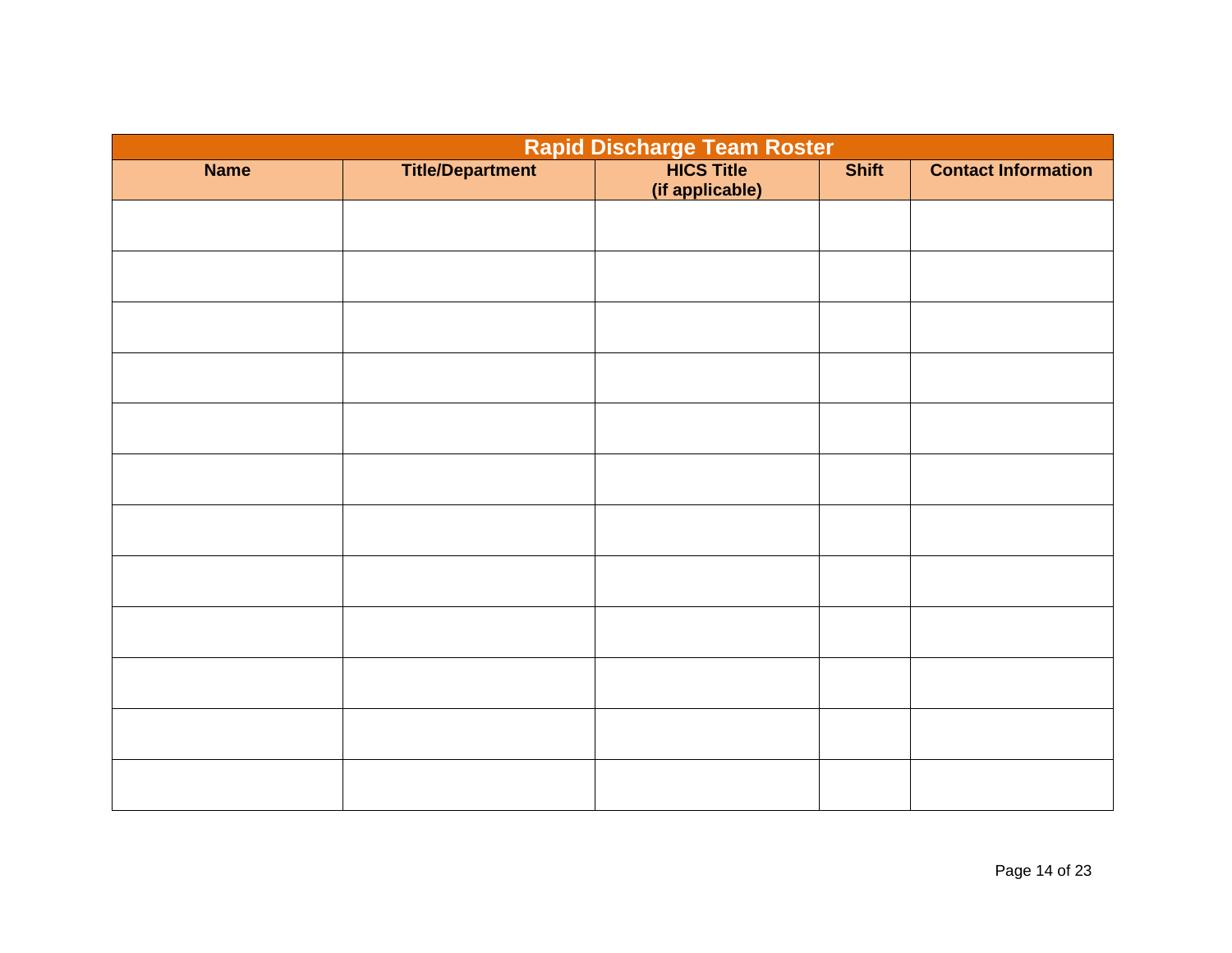In a mass casualty incident, the Emergency Census Tool will be the most up-to-date and accurate measurement of patient census compiled by the Rapid Discharge Team/HICS Patient Flow Branch. The following forms are provided as samples that can be adapted to meet organizational needs.

| $\mathbf{Date}_{\text{max}}$ |     |     |     |     |                           |                     | Manager/Representative: |                        |              |                          |                 |
|------------------------------|-----|-----|-----|-----|---------------------------|---------------------|-------------------------|------------------------|--------------|--------------------------|-----------------|
| <b>UNIT</b> (Medicine)       | Cap | Vac | P/D | D/C |                           | <b>Trans</b>        |                         |                        |              |                          |                 |
|                              |     |     |     |     | <b>Notes</b><br>In<br>Out |                     |                         |                        |              |                          |                 |
|                              |     |     |     |     |                           |                     |                         |                        |              |                          |                 |
|                              |     |     |     |     |                           |                     |                         |                        |              |                          |                 |
|                              |     |     |     |     |                           |                     |                         |                        |              |                          |                 |
|                              |     |     |     |     |                           |                     |                         |                        |              |                          |                 |
|                              |     |     |     |     |                           |                     |                         |                        |              |                          |                 |
|                              |     |     |     |     |                           |                     |                         |                        |              | <b>Rollover Capacity</b> |                 |
| <b>Total</b>                 |     |     |     |     |                           |                     |                         |                        | Source/Area  | # Beds                   |                 |
| <b>UNIT</b> (Surgery)        | Cap | Vac | P/D | D/C |                           | <b>Trans</b>        |                         |                        |              |                          |                 |
|                              |     |     |     |     | In                        | Out                 |                         |                        |              |                          |                 |
|                              |     |     |     |     |                           |                     |                         |                        | <b>Total</b> |                          |                 |
| <b>Total</b>                 |     |     |     |     |                           |                     |                         |                        |              |                          |                 |
|                              |     |     |     |     |                           |                     |                         |                        |              |                          |                 |
|                              |     |     | P/D | D/C |                           |                     |                         | <b>Additional Beds</b> |              |                          | <b>ED Holds</b> |
| UNIT (ICU)                   | Cap | Vac |     |     | In                        | <b>Trans</b><br>Out |                         | <b>Source</b>          | # Beds       | Acute                    | #               |
| CCU                          |     |     |     |     |                           |                     |                         | Short Stay             |              | Med                      |                 |
|                              |     |     |     |     |                           |                     |                         | <b>Blood Bank</b>      |              | Surg                     |                 |
| <b>SICU</b>                  |     |     |     |     |                           |                     |                         |                        |              | ICU                      |                 |
| MICU                         |     |     |     |     |                           |                     |                         |                        |              | Card                     |                 |
| <b>PACU</b>                  |     |     |     |     |                           |                     |                         |                        |              | Iso                      |                 |
| PICU                         |     |     |     |     |                           |                     |                         |                        |              | Peds                     |                 |
| Total                        |     |     |     |     |                           |                     |                         |                        |              |                          |                 |

Key: **Cap** – Capacity; **Vac** – Vacant; **P/D** – Potential Discharge; **D/C** – Discharge; **Trans** – Transfer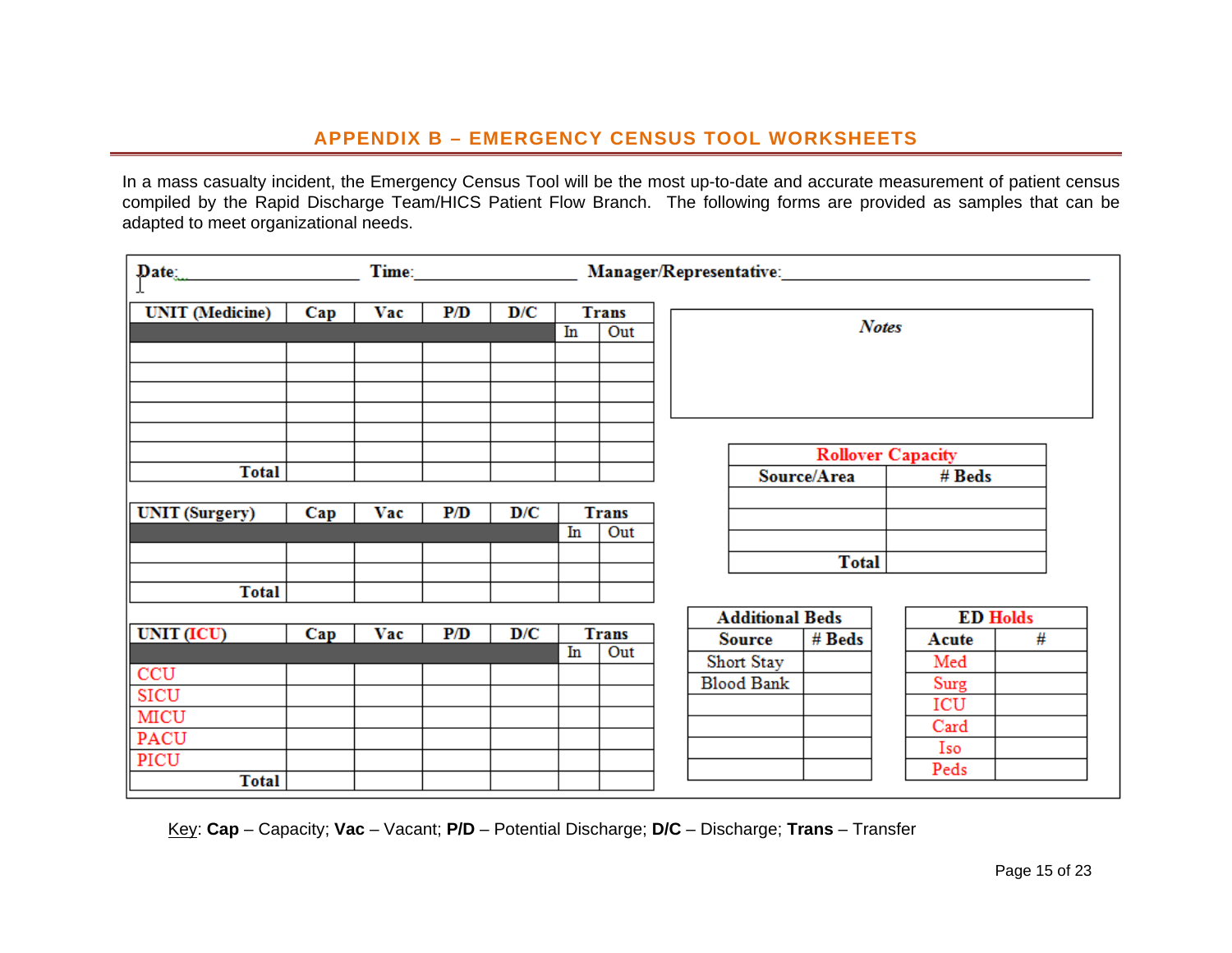| $Date_{\text{max}}$                                       |     |     |   |   |   |   | Time: Manager/Representative: |                          |                 |   |
|-----------------------------------------------------------|-----|-----|---|---|---|---|-------------------------------|--------------------------|-----------------|---|
| <b>UNIT</b> (Medicine)<br>Vac<br>1<br>$\mathbf{2}$<br>Cap |     |     |   |   |   | 4 |                               | <b>Notes</b>             |                 |   |
|                                                           |     |     |   |   |   |   |                               |                          |                 |   |
|                                                           |     |     |   |   |   |   |                               |                          |                 |   |
|                                                           |     |     |   |   |   |   |                               |                          |                 |   |
|                                                           |     |     |   |   |   |   |                               |                          |                 |   |
|                                                           |     |     |   |   |   |   |                               | <b>Rollover Capacity</b> |                 |   |
| <b>Total</b>                                              |     |     |   |   |   |   | Source/Area                   |                          | # Beds          |   |
|                                                           |     |     |   |   |   |   |                               |                          |                 |   |
| <b>UNIT</b> (Surgery)                                     | Cap | Vac | ı | 2 | 3 | 4 |                               |                          |                 |   |
|                                                           |     |     |   |   |   |   |                               | <b>Total</b>             |                 |   |
|                                                           |     |     |   |   |   |   |                               |                          |                 |   |
| <b>Total</b>                                              |     |     |   |   |   |   |                               |                          |                 |   |
|                                                           |     |     |   |   |   |   | <b>Additional Beds</b>        |                          | <b>ED Holds</b> |   |
| UNIT (ICU)                                                | Cap | Vac | ı | 2 | 3 | 4 | <b>Source</b>                 | # Beds                   | Acute           | # |
| CCU                                                       |     |     |   |   |   |   | Short Stay                    |                          | Med             |   |
| SICU                                                      |     |     |   |   |   |   | <b>Blood Bank</b>             |                          | Surg            |   |
| MICU                                                      |     |     |   |   |   |   |                               |                          | ICU             |   |
| PACU                                                      |     |     |   |   |   |   |                               |                          | Card            |   |
| PICU                                                      |     |     |   |   |   |   |                               |                          | Iso             |   |
|                                                           |     |     |   |   |   |   |                               |                          | Peds            |   |
| <b>Total</b>                                              |     |     |   |   |   |   |                               |                          |                 |   |

Key: **Cap** - Capacity; **Vac** - Vacant; **<sup>1</sup>** - Patients ready for discharge; **<sup>2</sup>** - Patients who do not require oxygen or cardiac monitoring; **3** - Patients who require oxygen and/or cardiac monitoring; **4** - Patients who require isolation. (Note: **1** and **2** rankings are those patients who have been evaluated as being closest to discharge)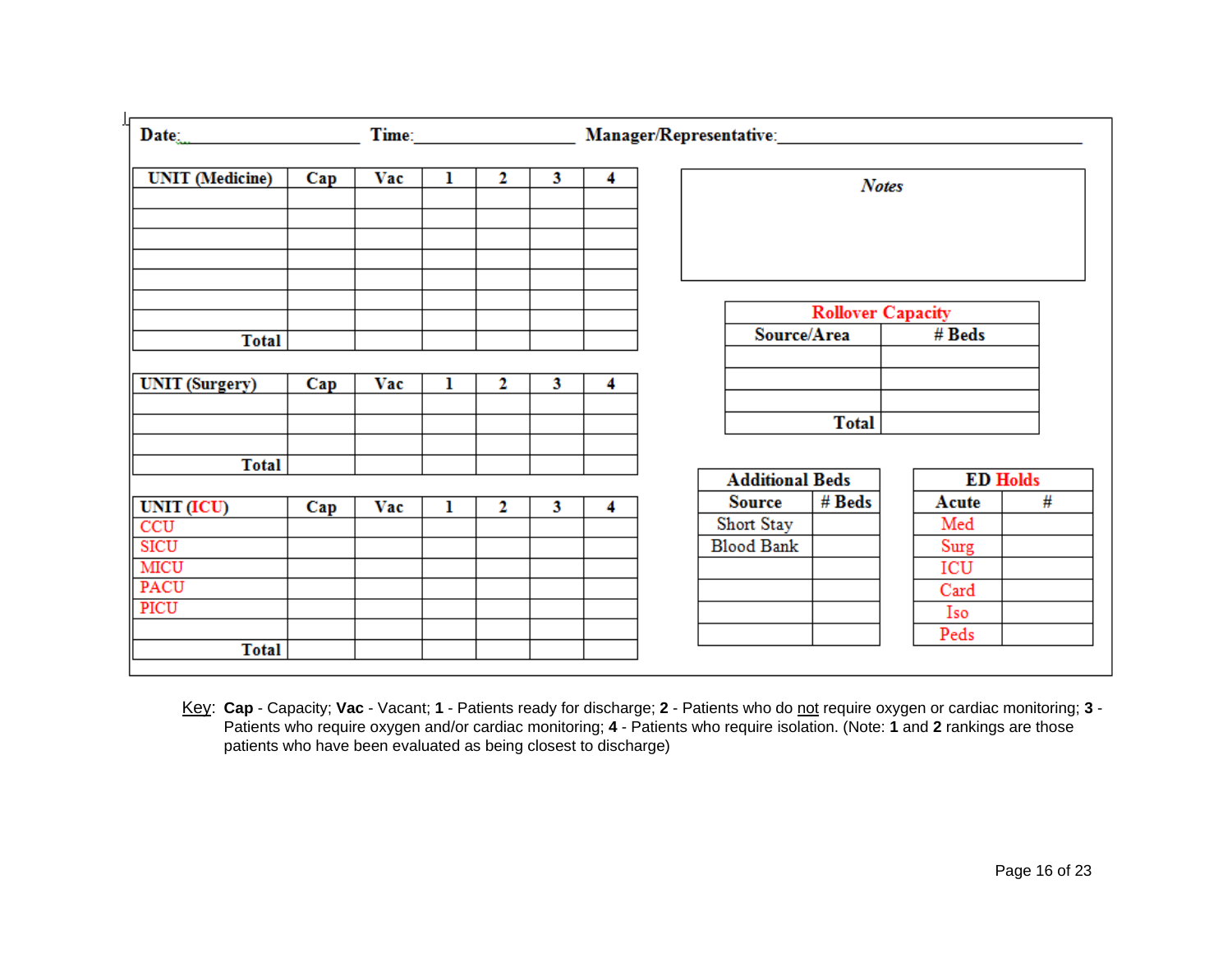#### **LEADERSHIP**

Leadership of the UBRPDT should be assigned to one of the core team members, preferably the Nurse Manager.

#### **TEAM COMPOSITION**

Because staffing and position descriptions may vary widely from one hospital to another, so too does the membership profile of the UBRPDTs. In virtually all hospitals, however, the following individuals will comprise these teams' core group: Attending Physician, Nurse Manager, Case Manager, and Social Worker. Adding to this group (i.e., a pharmacy representative) is at the discretion of each hospital and, more particularly, dependent upon the specific needs and resources of each unit.

#### **PURPOSE**

Teams of clinicians are formed on every medicine and surgery unit to specifically assess patients and coordinate discharge readiness decisions, preferably using a standardized discharge planning tool such as an *Intend to Discharge* form. These teams actively identify and resolve barriers to discharging and communicate with service and/or private attending physicians to expedite discharges.

#### **REPORTING**

Unit-Based Rapid Patient Discharge Teams consistently and timely report their results to the Rapid Discharge Team/HICS.

#### **INSTRUCTIONS**

For every patient care unit, use a UBRPDT Membership Roster, on the following page, to list the core team members. Be certain to consider (and document) how each team will be coordinated/engaged off-hours (evening, night, weekend). It is recommended that a separate form be used for each of these shifts. The UBRPDT Membership Roster(s) will need to be kept up-to-date, with copies routinely given to the BMC. Unit staff should also have ready access to this information.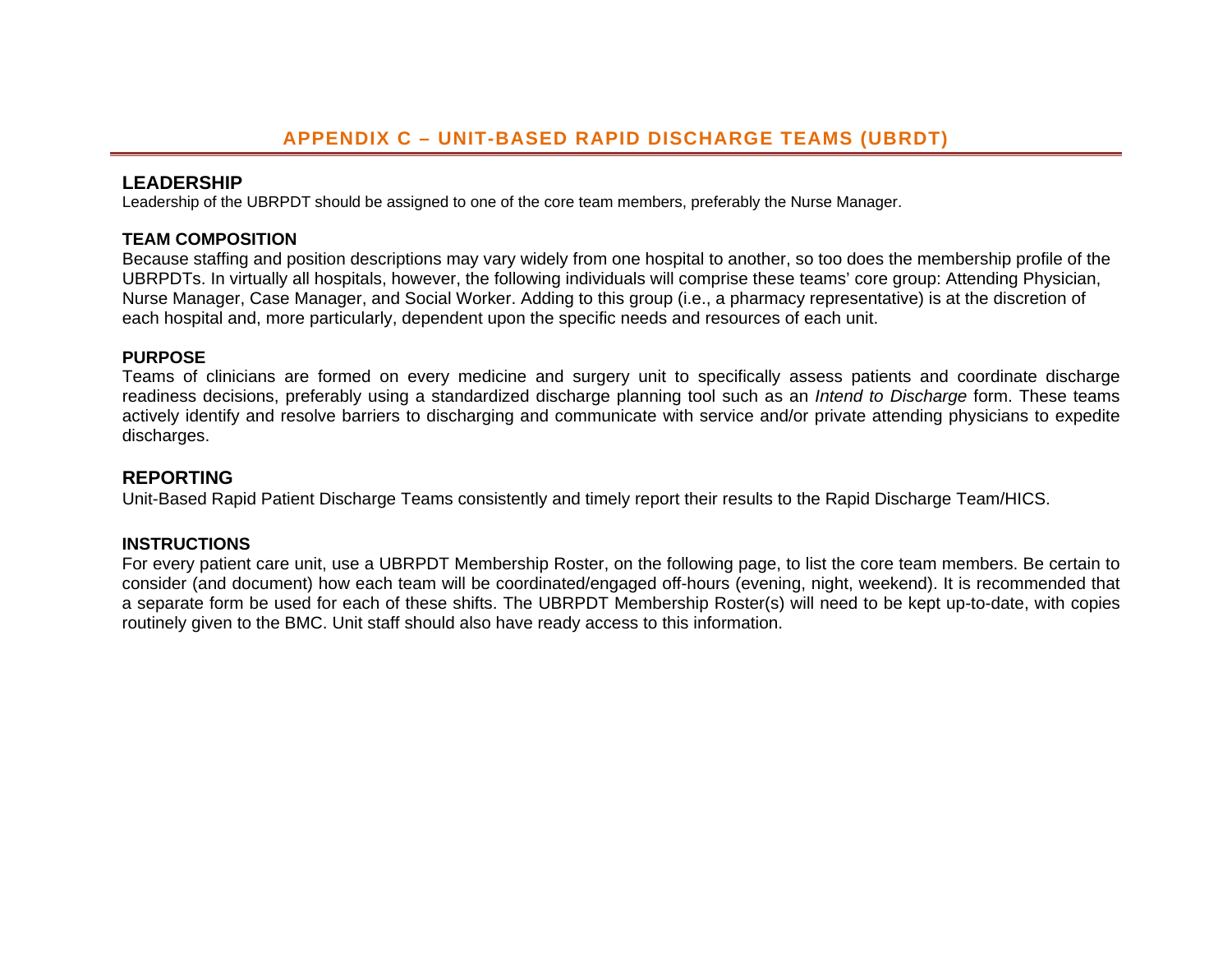| Unit-Based Rapid Discharge Team Roster<br>Title/Department Shift Shift |  |  |                            |  |  |  |  |  |
|------------------------------------------------------------------------|--|--|----------------------------|--|--|--|--|--|
| <b>Name</b>                                                            |  |  | <b>Contact Information</b> |  |  |  |  |  |
|                                                                        |  |  |                            |  |  |  |  |  |
|                                                                        |  |  |                            |  |  |  |  |  |
|                                                                        |  |  |                            |  |  |  |  |  |
|                                                                        |  |  |                            |  |  |  |  |  |
|                                                                        |  |  |                            |  |  |  |  |  |
|                                                                        |  |  |                            |  |  |  |  |  |
|                                                                        |  |  |                            |  |  |  |  |  |
|                                                                        |  |  |                            |  |  |  |  |  |
|                                                                        |  |  |                            |  |  |  |  |  |
|                                                                        |  |  |                            |  |  |  |  |  |
|                                                                        |  |  |                            |  |  |  |  |  |
|                                                                        |  |  |                            |  |  |  |  |  |
|                                                                        |  |  |                            |  |  |  |  |  |
|                                                                        |  |  |                            |  |  |  |  |  |
|                                                                        |  |  |                            |  |  |  |  |  |
|                                                                        |  |  |                            |  |  |  |  |  |
|                                                                        |  |  |                            |  |  |  |  |  |
|                                                                        |  |  |                            |  |  |  |  |  |
|                                                                        |  |  |                            |  |  |  |  |  |
|                                                                        |  |  |                            |  |  |  |  |  |
|                                                                        |  |  |                            |  |  |  |  |  |
|                                                                        |  |  |                            |  |  |  |  |  |
|                                                                        |  |  |                            |  |  |  |  |  |
|                                                                        |  |  |                            |  |  |  |  |  |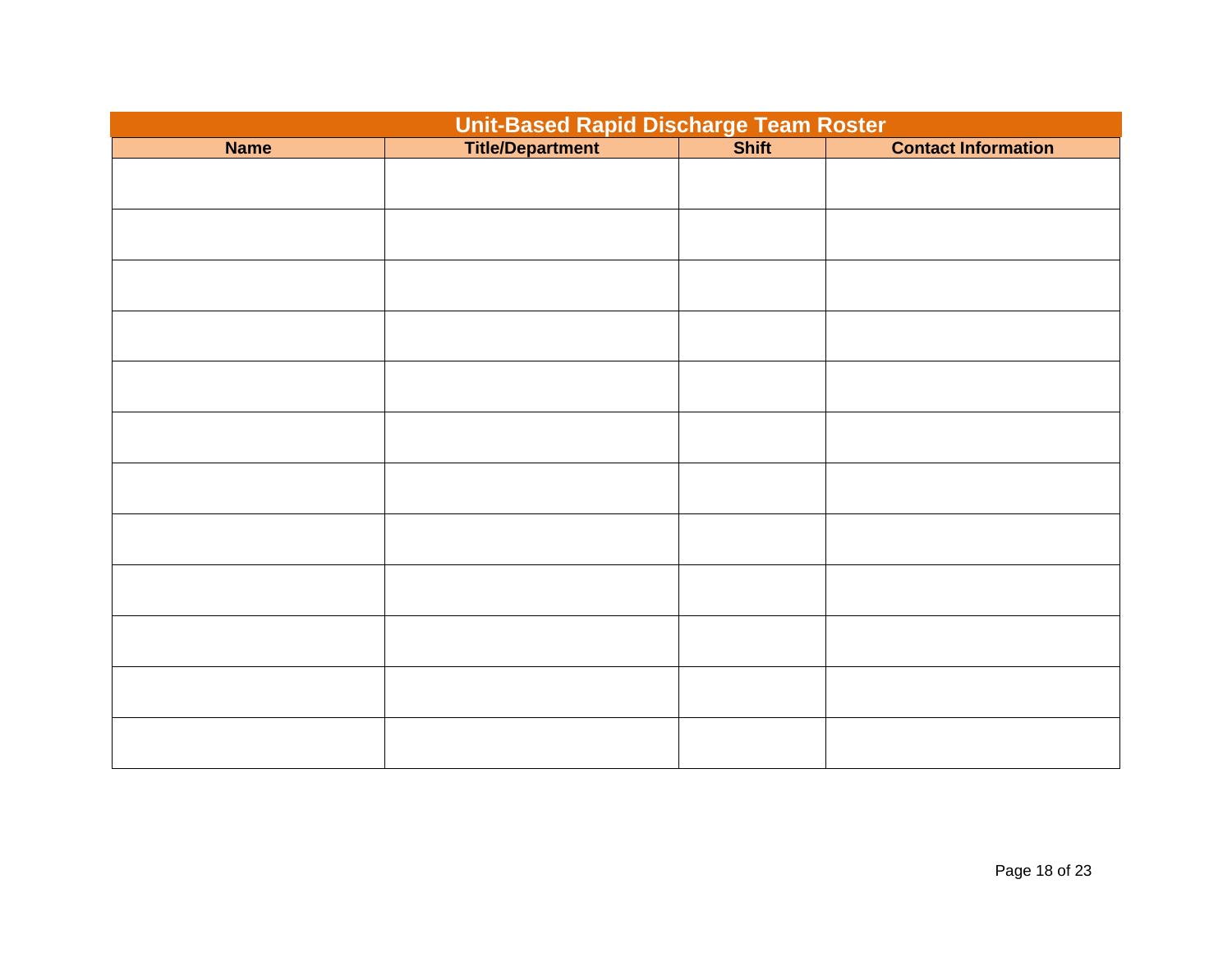#### **LEADERSHIP**

Leadership of the "Walk-Through" Teams should be assigned to members from admitting/patient access.

#### **TEAM COMPOSITION**

Staffing permitted, admitting/patient access managers and representatives are best suited for this activity. Representatives from nursing who are knowledgeable about bed management could equally be considered for team inclusion.

#### **PURPOSE**

Many patient status changes occurring in-between Rapid Discharge Team/HICS meetings may go unreported. There are numerous reasons why this occurs - from simple oversight to change-in-shift staff dynamics. Small teams comprised of admitting/patient access managers and/or representatives can walk through patient care units noting empty beds and confirming patient discharge status. The optimal time to "walk the floors" is in-between Rapid Discharge Team/HICS meetings, though this activity can take place at any time. In a tight bedding situation, the importance of capturing even one additional, available bed cannot be overestimated.

#### **INSTRUCTIONS**

Use a separate Patient Care Unit "Walk Through" Teams Membership Roster, on the following page, to list the members of the team. Be certain to consider (and document) how each team will be coordinated/engaged off-hours (evening, night, weekend). It is recommended that a separate form be used for each of these shifts. The Patient Care Unit "Walk Through" Teams Membership Roster will need to be kept up-to-date, with copies routinely given to the Rapid Discharge Team/HICS. Admitting/Patient Access management and staff should also have ready access to this information.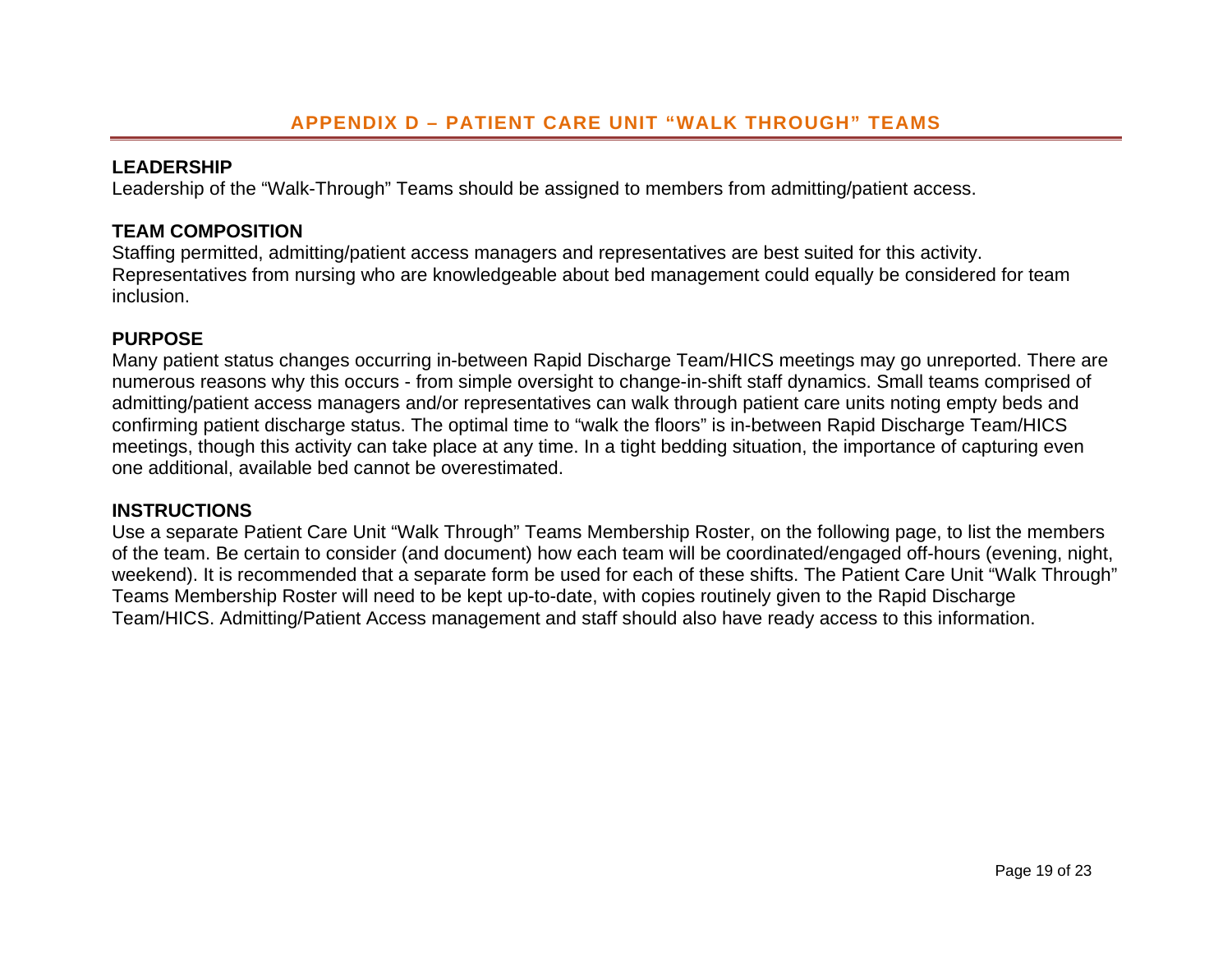| <b>Patient Care Unit "Walk Through" Team Roster</b> |                         |                                      |              |                            |  |  |  |  |  |
|-----------------------------------------------------|-------------------------|--------------------------------------|--------------|----------------------------|--|--|--|--|--|
| <b>Name</b>                                         | <b>Title/Department</b> | <b>HICS Title</b><br>(if applicable) | <b>Shift</b> | <b>Contact Information</b> |  |  |  |  |  |
|                                                     |                         |                                      |              |                            |  |  |  |  |  |
|                                                     |                         |                                      |              |                            |  |  |  |  |  |
|                                                     |                         |                                      |              |                            |  |  |  |  |  |
|                                                     |                         |                                      |              |                            |  |  |  |  |  |
|                                                     |                         |                                      |              |                            |  |  |  |  |  |
|                                                     |                         |                                      |              |                            |  |  |  |  |  |
|                                                     |                         |                                      |              |                            |  |  |  |  |  |
|                                                     |                         |                                      |              |                            |  |  |  |  |  |
|                                                     |                         |                                      |              |                            |  |  |  |  |  |
|                                                     |                         |                                      |              |                            |  |  |  |  |  |
|                                                     |                         |                                      |              |                            |  |  |  |  |  |
|                                                     |                         |                                      |              |                            |  |  |  |  |  |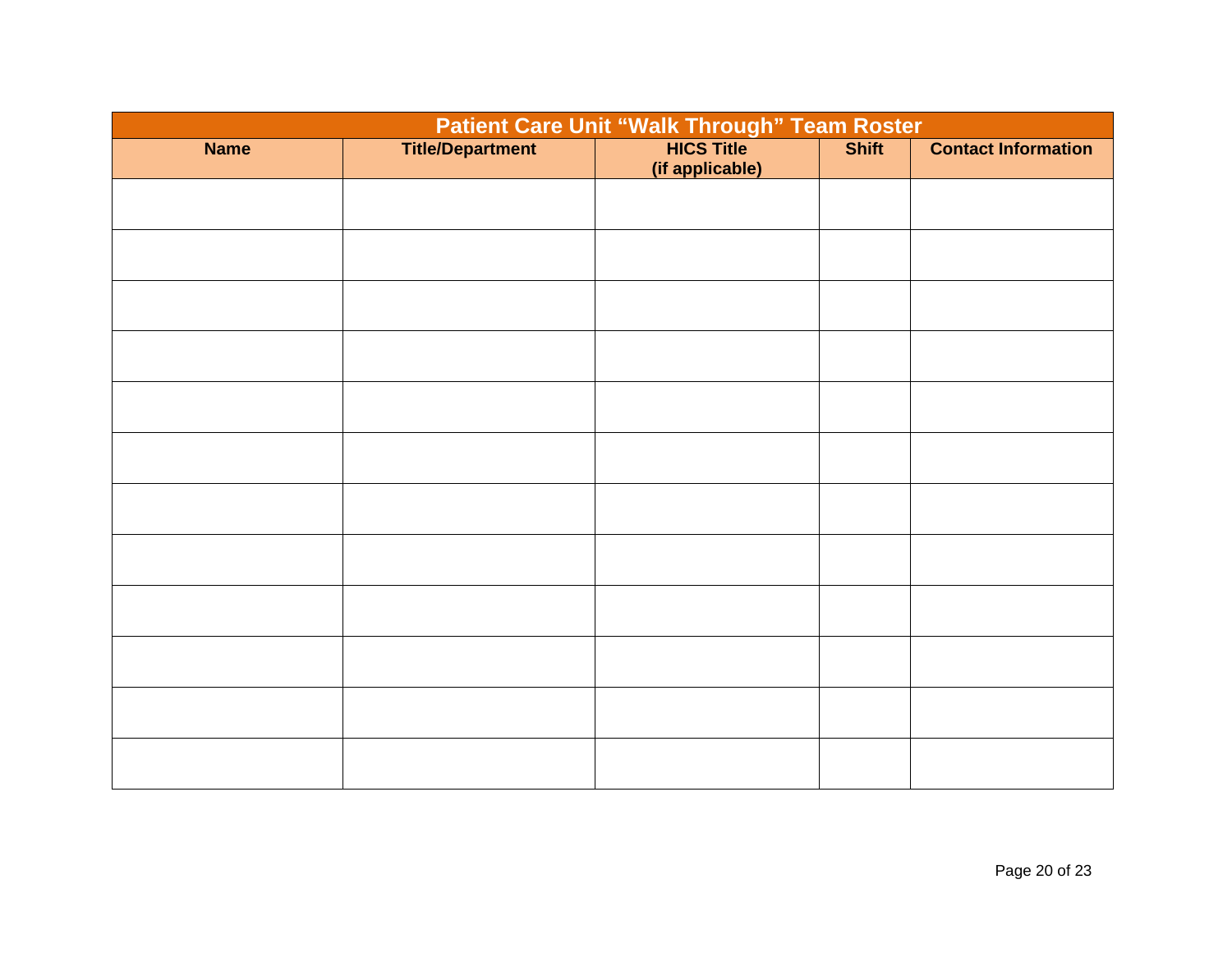#### **APPENDIX E – TIMELY RAPID DISCHARGE ASSESSMENT/REPORTING TOOL**

#### **PURPOSE**

Use this tool to identify and report primary and secondary causes for discharge delays. In a mass casualty incident, a full understanding of the problems associated with timely discharging will help the Rapid Discharge Team/HICS accomplish the following:

- Unit-Based Rapid Discharge Teams will anticipate discharge barriers and issue appropriate instructions/orders to avoid them. These teams will also effectively problem resolve barriers they encounter with pre-designed solutions.
- Physician Involvement will be more productive, as doctors gain a greater understanding of their role in both creating and eliminating barriers to timely discharging.
- Patient Care Unit "Walk Through" Teams will quickly identify how and where barriers are causing discharge delays and communicate this information back to the Rapid Discharge Team/HICS.

#### **INSTRUCTIONS**

Rank each Clinical and Non-Clinical Barrier by placing a check mark  $(\checkmark)$  in the appropriate column, then complete questions 3 & 4. Create and use extra lines/spaces as needed.

| <b>Department/Work Area Name:</b>                                                     | Not a<br><b>Problem</b> | <b>Minor</b><br><b>Problem</b> | <b>Major</b><br><b>Problem</b> | <b>Not</b><br><b>Sure</b> |
|---------------------------------------------------------------------------------------|-------------------------|--------------------------------|--------------------------------|---------------------------|
| <b>1. Clinical Barriers</b>                                                           |                         |                                |                                |                           |
| Waiting for lab results                                                               |                         |                                |                                |                           |
| Waiting for prescriptions                                                             |                         |                                |                                |                           |
| Weekdays: MD not available to write Discharge Order                                   |                         |                                |                                |                           |
| Weekends/Holidays/Off-Hours: MD not available to write Discharge Order                |                         |                                |                                |                           |
| Unit activity delays discharge (i.e., codes)                                          |                         |                                |                                |                           |
| Discharge practices vary widely from unit to unit                                     |                         |                                |                                |                           |
| Waiting for consulting physicians                                                     |                         |                                |                                |                           |
| Inconsistent discharge team composition                                               |                         |                                |                                |                           |
| Lack of discharge planning tool in patient charts (i.e., Intend to Discharge<br>Form) |                         |                                |                                |                           |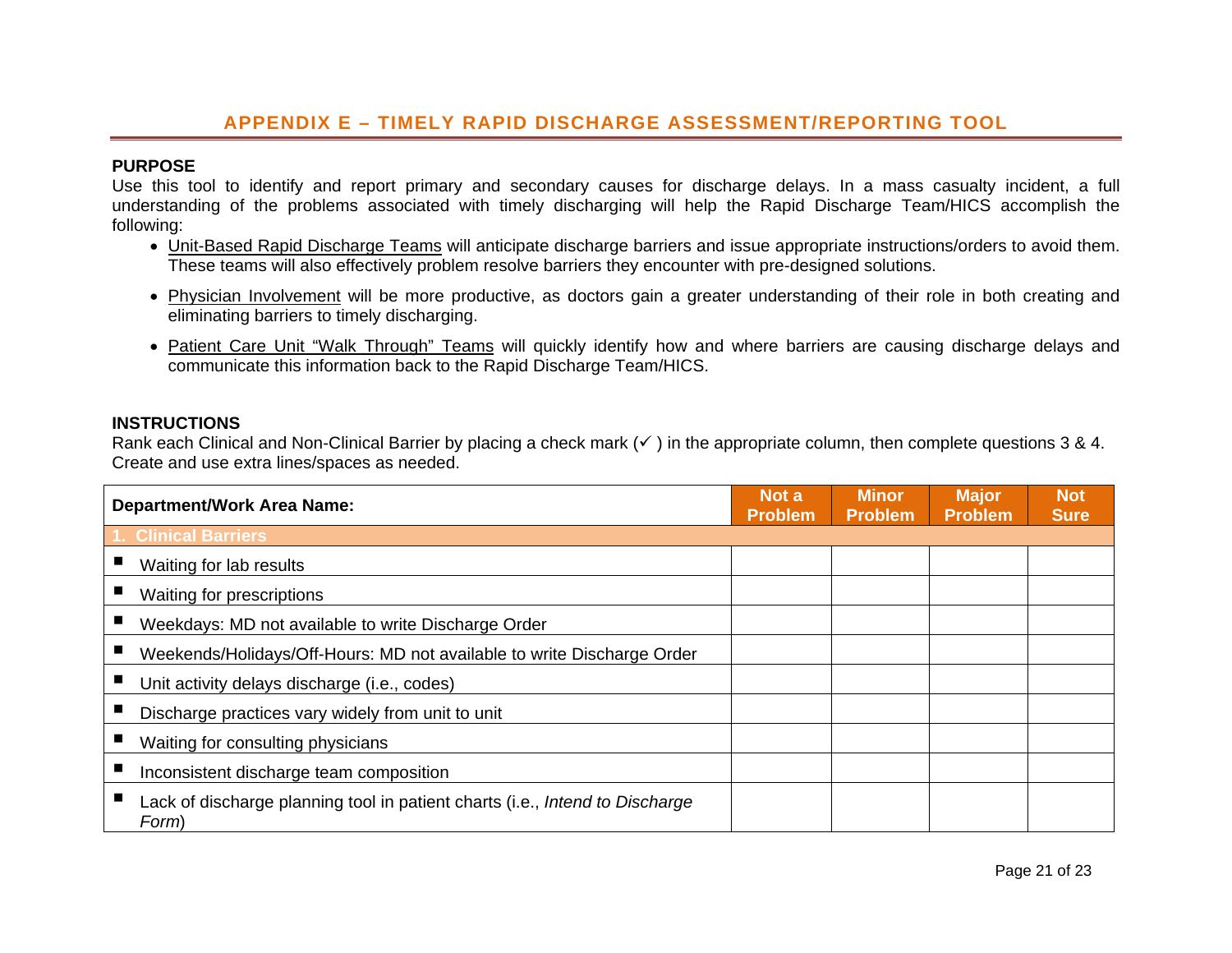| Hospital policy requires attending physician to "sign-off" on discharges                             |  |  |
|------------------------------------------------------------------------------------------------------|--|--|
| Doctors do not usually estimate (and document) date of discharge                                     |  |  |
| Private physicians round late due to their office hour's conflict with discharge<br>rounds/activity. |  |  |
| Residency education activities (i.e., conflicting with morning discharge<br>activity)                |  |  |
| 2. Non-Clinical Barriers                                                                             |  |  |
| Late notification (to patient) of discharge decision                                                 |  |  |
| Patient awaiting transportation or escort home                                                       |  |  |
| Patient/family refusing to leave early (or at all)                                                   |  |  |
| No assigned waiting area for discharged patients                                                     |  |  |
| Inclement weather prevents patient pick-up                                                           |  |  |
| Staffing shortage                                                                                    |  |  |
| Patient referral notifications taking a long time                                                    |  |  |
| Change of shift issues                                                                               |  |  |
| Patient awaiting bed assignment at sub-acute care facility                                           |  |  |

**3. Please list any additional clinical and non-clinical barriers that represent a major problem for timely discharging in your hospital**:\_\_\_\_\_\_\_\_\_\_\_\_\_\_\_\_\_\_\_\_\_\_\_\_\_\_\_\_\_\_\_\_\_\_\_\_\_\_\_\_\_\_\_\_\_\_\_\_\_\_\_\_\_\_\_\_\_\_\_\_\_\_\_\_\_\_\_\_\_\_\_\_\_\_\_\_\_\_\_\_\_\_\_\_\_\_\_\_\_\_\_\_\_\_\_\_\_\_

\_\_\_\_\_\_\_\_\_\_\_\_\_\_\_\_\_\_\_\_\_\_\_\_\_\_\_\_\_\_\_\_\_\_\_\_\_\_\_\_\_\_\_\_\_\_\_\_\_\_\_\_\_\_\_\_\_\_\_\_\_\_\_\_\_\_\_\_\_\_\_\_\_\_\_\_\_\_\_\_\_\_\_\_\_\_\_\_\_\_\_\_\_\_\_\_\_\_\_\_\_\_\_\_\_\_\_\_\_\_\_\_\_\_\_\_\_\_\_\_\_\_\_\_\_\_\_\_\_\_\_\_\_\_\_\_\_\_\_\_\_\_\_\_\_\_\_\_\_\_\_\_\_\_\_\_\_\_\_\_\_\_\_\_\_\_\_\_\_\_\_\_\_\_\_\_\_\_\_\_\_\_\_\_\_\_\_\_\_\_\_\_\_\_\_\_\_\_\_\_\_\_\_\_\_\_\_\_\_\_\_\_\_\_\_\_\_ 

\_\_\_\_\_\_\_\_\_\_\_\_\_\_\_\_\_\_\_\_\_\_\_\_\_\_\_\_\_\_\_\_\_\_\_\_\_\_\_\_\_\_\_\_\_\_\_\_\_\_\_\_\_\_\_\_\_\_\_\_\_\_\_\_\_\_\_\_\_\_\_\_\_\_\_\_\_\_\_\_\_\_\_\_\_\_\_\_\_\_\_\_\_\_\_\_\_\_\_\_\_\_\_\_\_\_\_\_\_\_\_\_\_\_\_\_\_\_\_\_\_\_\_\_\_\_\_\_\_\_\_\_\_\_\_\_\_\_\_\_\_\_\_\_\_\_\_\_\_\_\_\_\_\_\_\_\_ 

\_\_\_\_\_\_\_\_\_\_\_\_\_\_\_\_\_\_\_\_\_\_\_\_\_\_\_\_\_\_\_\_\_\_\_\_\_\_\_\_\_\_\_\_\_\_\_\_\_\_\_\_\_\_\_\_\_\_\_\_\_\_\_\_\_\_\_\_\_\_\_\_\_\_\_\_\_\_\_\_\_\_\_\_\_\_\_\_\_\_\_\_\_\_\_\_\_\_\_\_\_\_\_\_\_\_\_\_\_\_\_\_\_\_\_\_\_\_\_\_\_\_\_\_\_\_\_\_\_\_\_\_\_\_\_\_\_\_\_\_\_\_\_\_\_\_\_\_\_\_\_\_\_\_\_\_\_ 

**4. Please rank your top 5 clinical and non-clinical barriers to timely discharging. In the "Solution" column, briefly describe how you plan to address each of the barriers:**